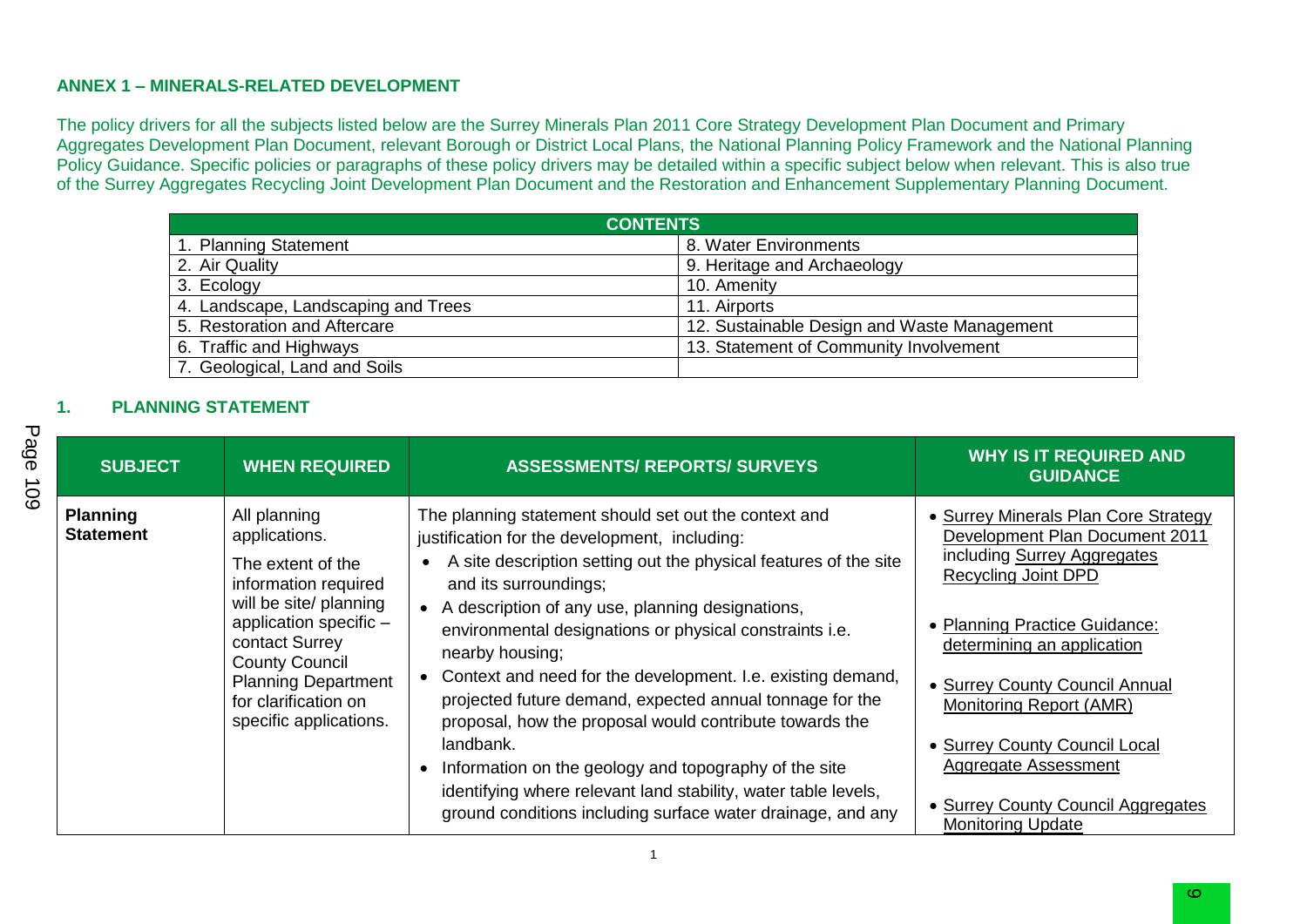| <b>SUBJECT</b> | <b>WHEN REQUIRED</b> | <b>ASSESSMENTS/ REPORTS/ SURVEYS</b>                                                                                                                                                                                                                                                                                                                                                                                                                                                                                                                                                                                                                                                                                                                                                                                                                                                                                                                                                                                                                                                                                                                                                                                                                                                                                                                                                                                                                                                                                                                                                                                          | <b>WHY IS IT REQUIRED AND</b><br><b>GUIDANCE</b> |
|----------------|----------------------|-------------------------------------------------------------------------------------------------------------------------------------------------------------------------------------------------------------------------------------------------------------------------------------------------------------------------------------------------------------------------------------------------------------------------------------------------------------------------------------------------------------------------------------------------------------------------------------------------------------------------------------------------------------------------------------------------------------------------------------------------------------------------------------------------------------------------------------------------------------------------------------------------------------------------------------------------------------------------------------------------------------------------------------------------------------------------------------------------------------------------------------------------------------------------------------------------------------------------------------------------------------------------------------------------------------------------------------------------------------------------------------------------------------------------------------------------------------------------------------------------------------------------------------------------------------------------------------------------------------------------------|--------------------------------------------------|
|                |                      | geological or geomorphological features adjacent to the site.<br>Topographical information should provide spot heights and<br>contours for the application site and surrounding area;<br>Details on boundary treatment should include height, location<br>and specification of screen bunds and fencing.<br>Identification of any international, national and local<br>environmental and planning designations and physical<br>constraints applicable to the application site and surrounding<br>land e.g. SPA, SAC, SSSI <sup>1</sup> , highways, water courses,<br>housing, Listed Buildings, AONB <sup>2</sup> , public footpaths, Ancient<br>Semi-Natural Woodland, Flood Zone(s) etc.<br>Identification and discussion of National planning policy and<br>guidance, Development Plan policy, and any other material<br>considerations applicable to the proposal justifying why<br>planning permission should be granted<br>• Summaries of any supporting and technical information<br>submitted as part of the application, including relevant key<br>development criteria for preferred areas/areas of search<br>identified in the Surrey Minerals Plan 2011 (Core Strategy<br>and Primary Aggregates DPDs) and Aggregates Recycling<br>Joint DPD for Minerals and Waste Plans 2013.<br>An assessment of the cumulative effect of the proposal in<br>combination with other existing or permitted development in<br>the vicinity;<br>Restoration and aftercare including landfilling: please see<br>$\bullet$<br>Landfill and Restoration and Aftercare below. A summary of<br>this can be included in this Statement. |                                                  |

\_\_\_\_\_\_\_\_\_\_\_\_\_\_\_\_\_\_\_\_\_\_\_\_\_\_\_\_\_\_\_\_\_\_\_\_<br><sup>1</sup> SPA= Special Protection Area; SAC=Special Area of Conservation; SSSI=Sites of Special Scientific Interest

 $2$  Area of Outstanding Natural Beauty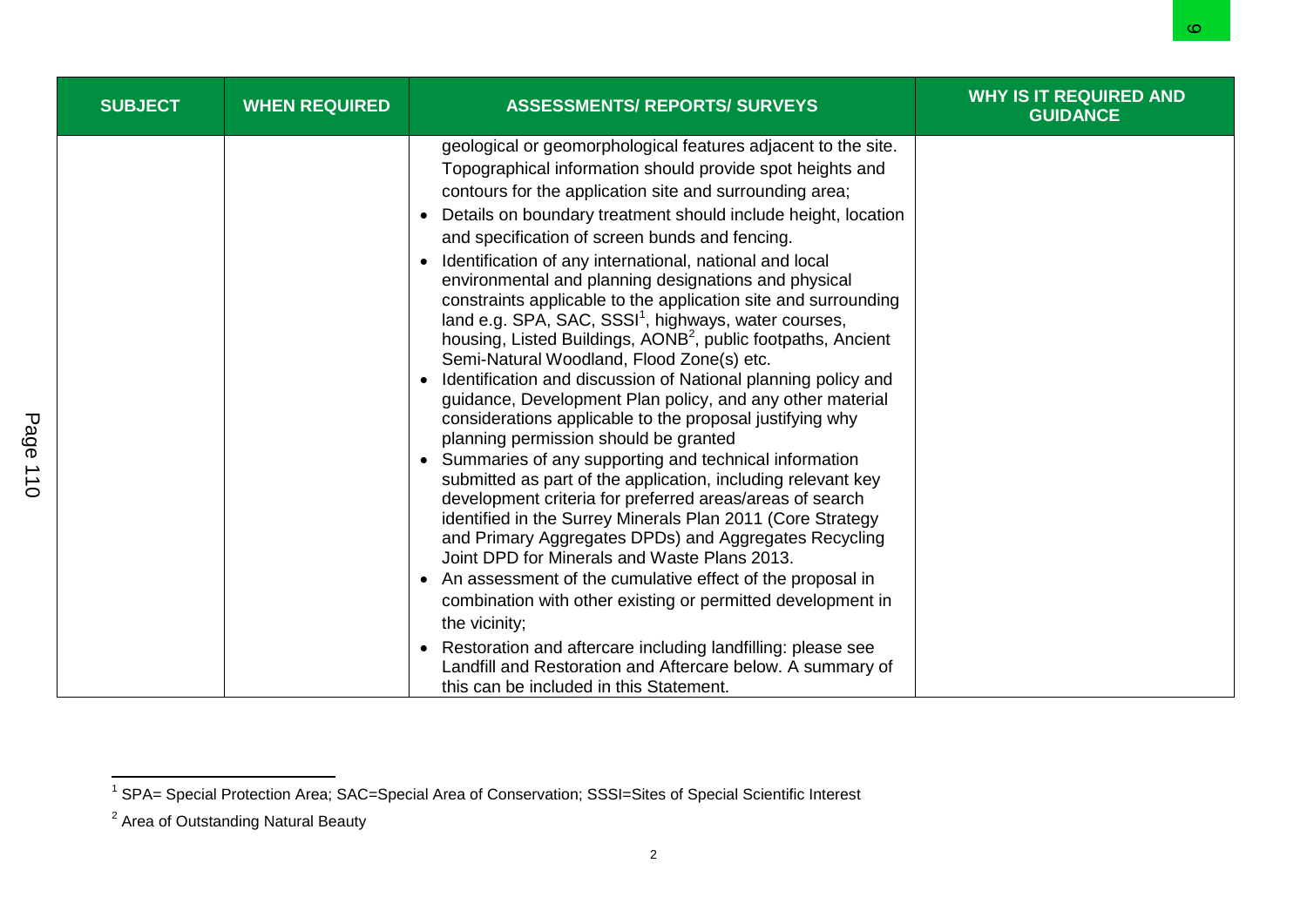| <b>SUBJECT</b>    | <b>WHEN REQUIRED</b>                                                                                                                                                      | <b>ASSESSMENTS/ REPORTS/ SURVEYS</b>                                                                                                                                                                                                                                                                                                                                                                                                                                                                                                                                                                                                                     | <b>WHY IS IT REQUIRED AND</b><br><b>GUIDANCE</b>                                                                                                                                                                                                                                                                                                                                                      |
|-------------------|---------------------------------------------------------------------------------------------------------------------------------------------------------------------------|----------------------------------------------------------------------------------------------------------------------------------------------------------------------------------------------------------------------------------------------------------------------------------------------------------------------------------------------------------------------------------------------------------------------------------------------------------------------------------------------------------------------------------------------------------------------------------------------------------------------------------------------------------|-------------------------------------------------------------------------------------------------------------------------------------------------------------------------------------------------------------------------------------------------------------------------------------------------------------------------------------------------------------------------------------------------------|
|                   |                                                                                                                                                                           | Details of consultations with the County Planning Authority and<br>wider community <sup>3</sup> / statutory consultees undertaken prior to<br>submission and to demonstrate that regard has been taken to<br>ensure that individuals and hard to reach groups are not<br>discriminated against because they share certain protected<br>characteristics as set out in the Equality Act 2010.<br>Proposals may involve a combination of mineral and waste<br>related development and if this is the case, the planning<br>statement should address both. The subjects listed below can<br>be incorporated within the Planning Statement or can be          |                                                                                                                                                                                                                                                                                                                                                                                                       |
| <b>Green Belt</b> | Where the application<br>site lies within the<br>Green Belt and the<br>proposal would be for<br>development other<br>than mineral<br>extraction and<br>primary treatment. | submitted as individual, supporting documents as appropriate.<br>Need to demonstrate what factors amount to very special<br>circumstances to outweigh the potential harm by reason of<br>inappropriateness and any other harm. Need to demonstrate the<br>proposal preserves the openness of the Green Belt and does<br>not conflict with the purposes of including land in Green Belt.<br>An alternative site assessment may be required to demonstrate<br>why the proposal cannot be sited beyond the Green Belt. The<br>alternative site assessment should cross refer to the County<br>Planning Authority's Alternative Site Assessment advice note. | • National Planning Policy Framework<br>(Paras 79-92)<br>• Surrey Minerals Plan 2011 Core<br><b>Strategy DPD Policy MC3</b><br>The County Planning Authority's<br>Alternative Site Assessment advice<br>note.<br>• Surrey County Council Annual<br>Monitoring Report (AMR)<br>• Surrey County Council Local<br>Aggregate Assessment<br>• Surrey County Council Aggregates<br><b>Monitoring Update</b> |

Page 111

 3 To include parish councils, resident associations and action groups.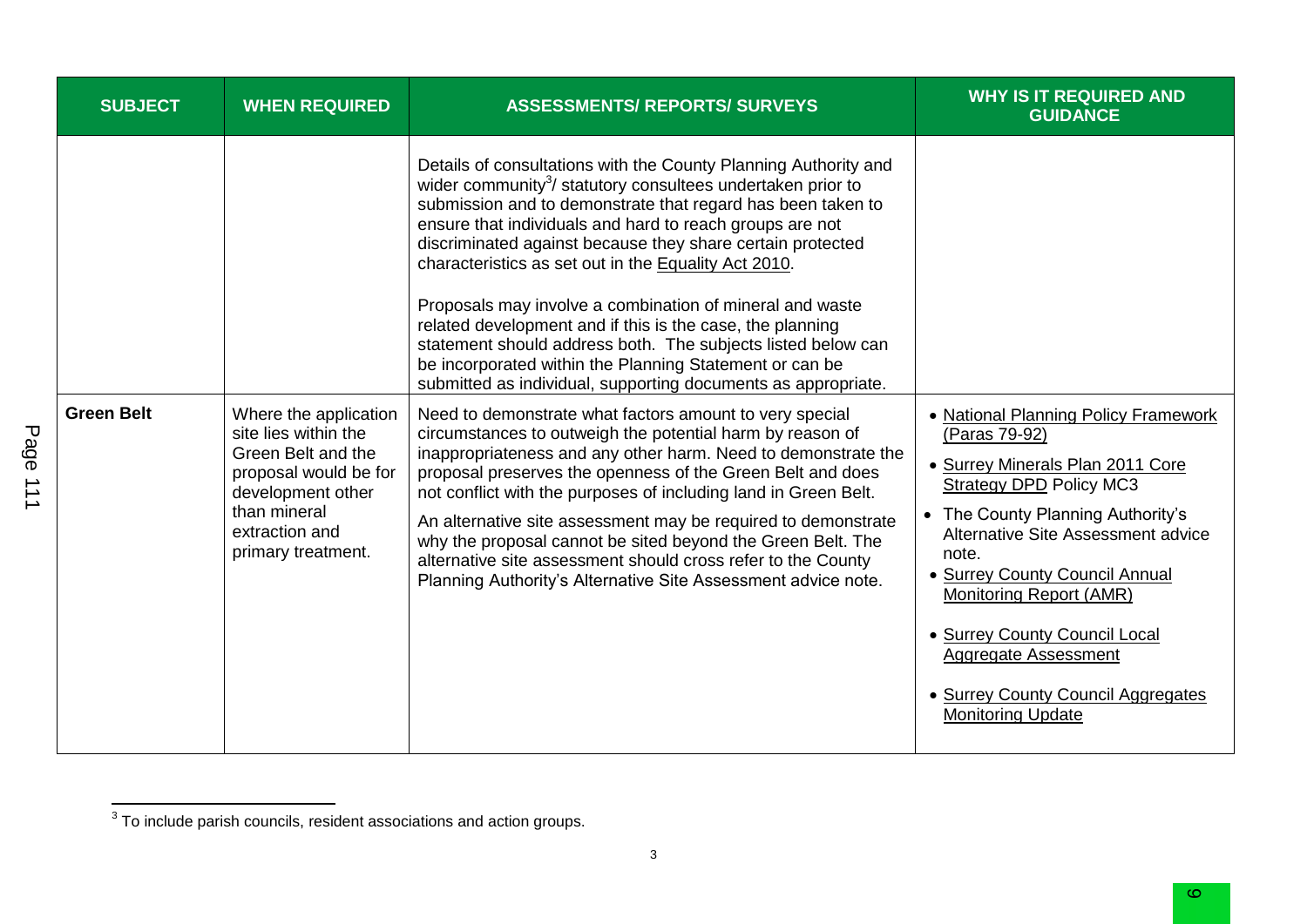# **2. AIR QUALITY**

|               |                                         |                                                                                                                                                                                                                                                                                                                    |                                                                                                                                                                                                                                                                                                                                                                                                                                                                                                                                                                                        | ∞                                                                                                                                                                                                                                                                                                                                   |
|---------------|-----------------------------------------|--------------------------------------------------------------------------------------------------------------------------------------------------------------------------------------------------------------------------------------------------------------------------------------------------------------------|----------------------------------------------------------------------------------------------------------------------------------------------------------------------------------------------------------------------------------------------------------------------------------------------------------------------------------------------------------------------------------------------------------------------------------------------------------------------------------------------------------------------------------------------------------------------------------------|-------------------------------------------------------------------------------------------------------------------------------------------------------------------------------------------------------------------------------------------------------------------------------------------------------------------------------------|
|               | 2. AIR QUALITY                          |                                                                                                                                                                                                                                                                                                                    |                                                                                                                                                                                                                                                                                                                                                                                                                                                                                                                                                                                        |                                                                                                                                                                                                                                                                                                                                     |
|               | <b>SUBJECT</b>                          | <b>WHEN REQUIRED</b>                                                                                                                                                                                                                                                                                               | <b>ASSESSMENTS/ REPORTS/ SURVEYS</b>                                                                                                                                                                                                                                                                                                                                                                                                                                                                                                                                                   | <b>WHY IS IT REQUIRED AND</b><br><b>GUIDANCE</b>                                                                                                                                                                                                                                                                                    |
| Page          | <b>Air Quality</b><br><b>Assessment</b> | Where development<br>is to be located within<br>or adjacent to an Air<br><b>Quality Management</b><br>Area (AQMA) or<br>where the<br>development is likely<br>to generate significant<br>vehicle movements<br>as defined by the<br>$EPUK4$ - IAQM <sup>5</sup><br>guidance <sup>6</sup> (or<br>subsequent updates) | Assessment of vehicle emission air quality impacts on local<br>sensitive receptors, with mitigation measures and/ or<br>compensation measures identified. Traffic pollutants most likely<br>to have local significance are nitrogen dioxide $(NO2)$ and<br>suspended particulate matter ( $PM2.5$ and $PM10$ ). To be carried<br>out in accordance with EPUK-IAQM and Defra TG(16) guidance.<br>To cover impacts from vehicles at the construction phase and<br>the operational phase whenever the indicative thresholds <sup>7</sup> in the<br>EPUK-IAQM guidance are to be exceeded. | • Department for Environment Food,<br>and Rural Affairs policy guidance<br>and technical guidance.<br>• The Environmental Protection UK<br>(EPUK) and Institute of Air Quality<br>Management (IAQM) guidance -<br>Planning for air quality<br>• Planning Practice Guidance: Air<br>Quality<br><b>IAQM: Planning for Air Quality</b> |
| $\frac{1}{2}$ | <b>Construction Dust</b>                | • Where<br>development is to<br>be located within<br>an AQMA<br>Where<br>$\bullet$<br>development<br>proposal is likely to<br>generate dust and<br>human and<br>ecological<br>sensitive receptors                                                                                                                  | Construction-phase dust impacts should be assessed using a<br>methodology based on the good-practice approach described in<br>The Institute of Air Quality Management (IAQM) "Guidance on<br>the assessment of dust from demolition and construction"<br>(version 1.1 or subsequent revisions), to estimate the impacts of<br>both PM <sub>10</sub> and nuisance dust, together, through a single risk-<br>based assessment procedure.<br>The controls and mitigation that will be applied to avoid adverse<br>impacts should be stated, based on the same IAQM guidance.              | • IAQM, Guidance on the Assessment<br>of Mineral Dust Impacts for Planning<br>(May 2016 or subsequent revisions)<br>• IAQM Guidance on the assessment<br>of dust from demolition and<br>construction (Version 1.1 or<br>subsequent revisions).<br>• Surrey County Council Dust Impact<br>Assessment guidance note and Dust          |

<sup>&</sup>lt;sup>4</sup> Environmental Protection UK<br><sup>5</sup> Institute of Air Quality Management<br><sup>6</sup> "Land Use Planning and Development Control: Planning for Air Quality" ( January 2017) (v1.2)<br><sup>7</sup> Indicative minimum threshold or HDV flows (AADT) 500 elsewhere.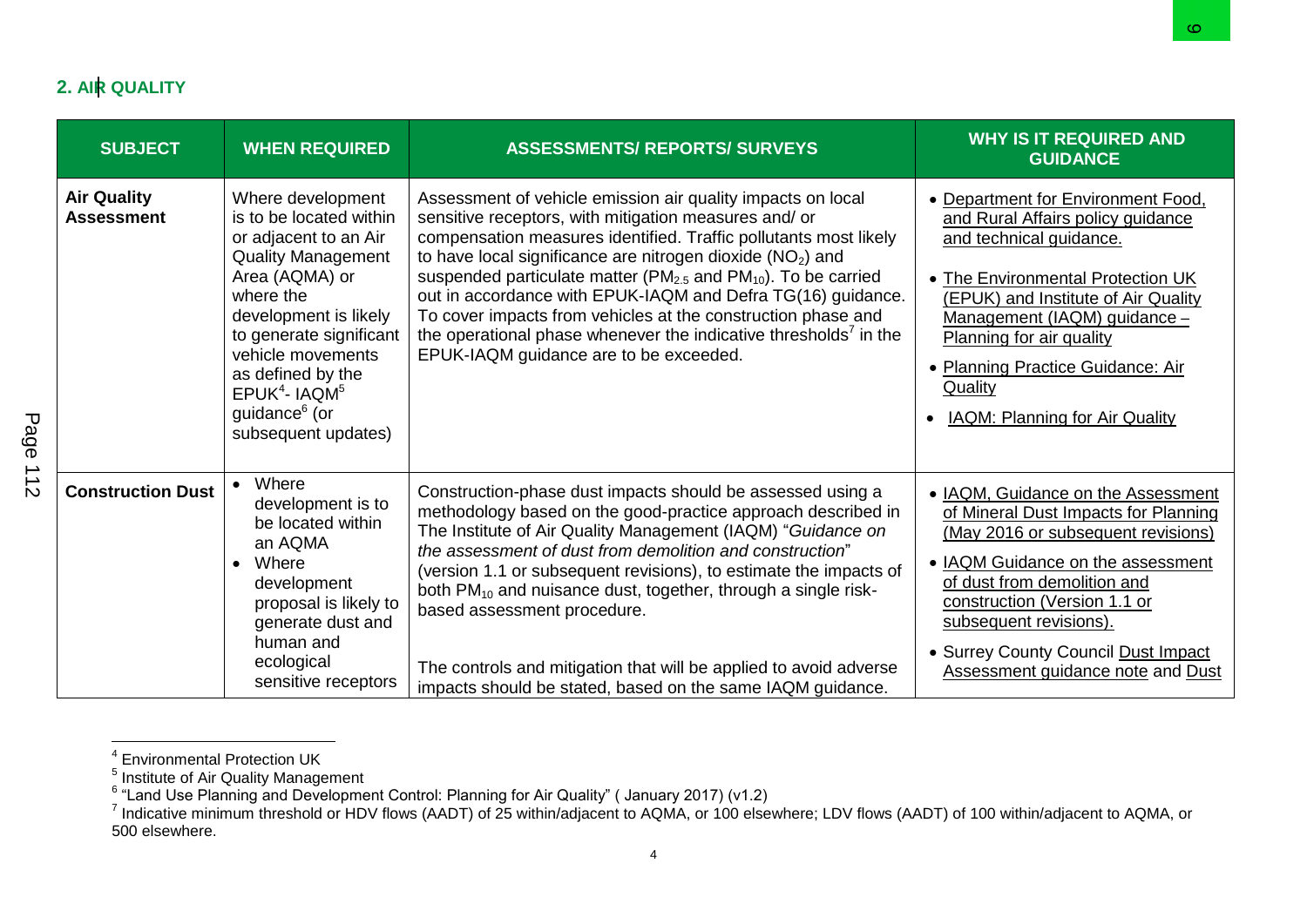| <b>SUBJECT</b>          | <b>WHEN REQUIRED</b>                                                                                                                                                                                                                                                                                                                                                                              | <b>ASSESSMENTS/ REPORTS/ SURVEYS</b>                                                                                                                                                                                                                                                                                                                                                                                                                                                                                                                                                                                                                                                                                                                                                                                                                                                                                                                                                                                                                                                                                                                                                                                                                                     | <b>WHY IS IT REQUIRED AND</b><br><b>GUIDANCE</b>                                                       |
|-------------------------|---------------------------------------------------------------------------------------------------------------------------------------------------------------------------------------------------------------------------------------------------------------------------------------------------------------------------------------------------------------------------------------------------|--------------------------------------------------------------------------------------------------------------------------------------------------------------------------------------------------------------------------------------------------------------------------------------------------------------------------------------------------------------------------------------------------------------------------------------------------------------------------------------------------------------------------------------------------------------------------------------------------------------------------------------------------------------------------------------------------------------------------------------------------------------------------------------------------------------------------------------------------------------------------------------------------------------------------------------------------------------------------------------------------------------------------------------------------------------------------------------------------------------------------------------------------------------------------------------------------------------------------------------------------------------------------|--------------------------------------------------------------------------------------------------------|
|                         | are within 350m<br>from the site or<br>within 100m from<br>construction road<br>route.                                                                                                                                                                                                                                                                                                            | Monitoring should be based on the separate IAQM Guidance on<br>Air Quality Monitoring in the Vicinity of Demolition and<br>Construction Sites (2012) and additional advice from Surrey<br>County Council.                                                                                                                                                                                                                                                                                                                                                                                                                                                                                                                                                                                                                                                                                                                                                                                                                                                                                                                                                                                                                                                                | Management Plans (DMPs)<br>guidance notes <sup>8</sup><br>• Planning Practice Guidance: Air<br>quality |
| <b>Operational Dust</b> | A dust assessment is<br>required for any<br>minerals<br>developments where<br>dust emissions are<br>likely to arise. This<br>can be expected to<br>cover the vast<br>majority of<br>applications.<br>The distance criteria<br>in the IAQM minerals<br>guidance <sup>9</sup> specify<br>whether the dust<br>impact assessment<br>should be a detailed<br>one or a simple<br>qualitative statement. | An assessment of the impact of dust on surrounding land users<br>(receptors) is required. The assessment should be based on the<br>IAQM approach described in Guidance on the Assessment of<br>Mineral Dust impacts for Planning.<br>The assessment will need to cover nuisance dust deposition<br>impacts; if there are sensitive receptors close by (within 1000 m)<br>then the assessment will also need to cover the impacts of<br>suspended particulate matter $(PM_{10})$ .<br>The assessment should state the controls and mitigation that will<br>be applied to avoid adverse impacts, including where necessary:<br>appropriate design and layout of the site; management of the<br>site (e.g. Dust Management Plans); use of appropriate<br>equipment; appropriate control and mitigation measures; and an<br>appropriate scheme of on-going dust monitoring.<br>Applicants should contact SCC to agree the scope and detailed<br>methodology of the assessment. SCC has produced guidance<br>for applicants on what it expects to form a suitable and sufficient<br>dust assessment to support planning applications, the minimum<br>contents of Dust Management Plans to minimise impacts, and<br>the minimum contents of reports of dust monitoring results |                                                                                                        |

<sup>&</sup>lt;sup>9</sup> Section 3 of the *Guidance on the Assessment of Mineral Dust impacts for Planning*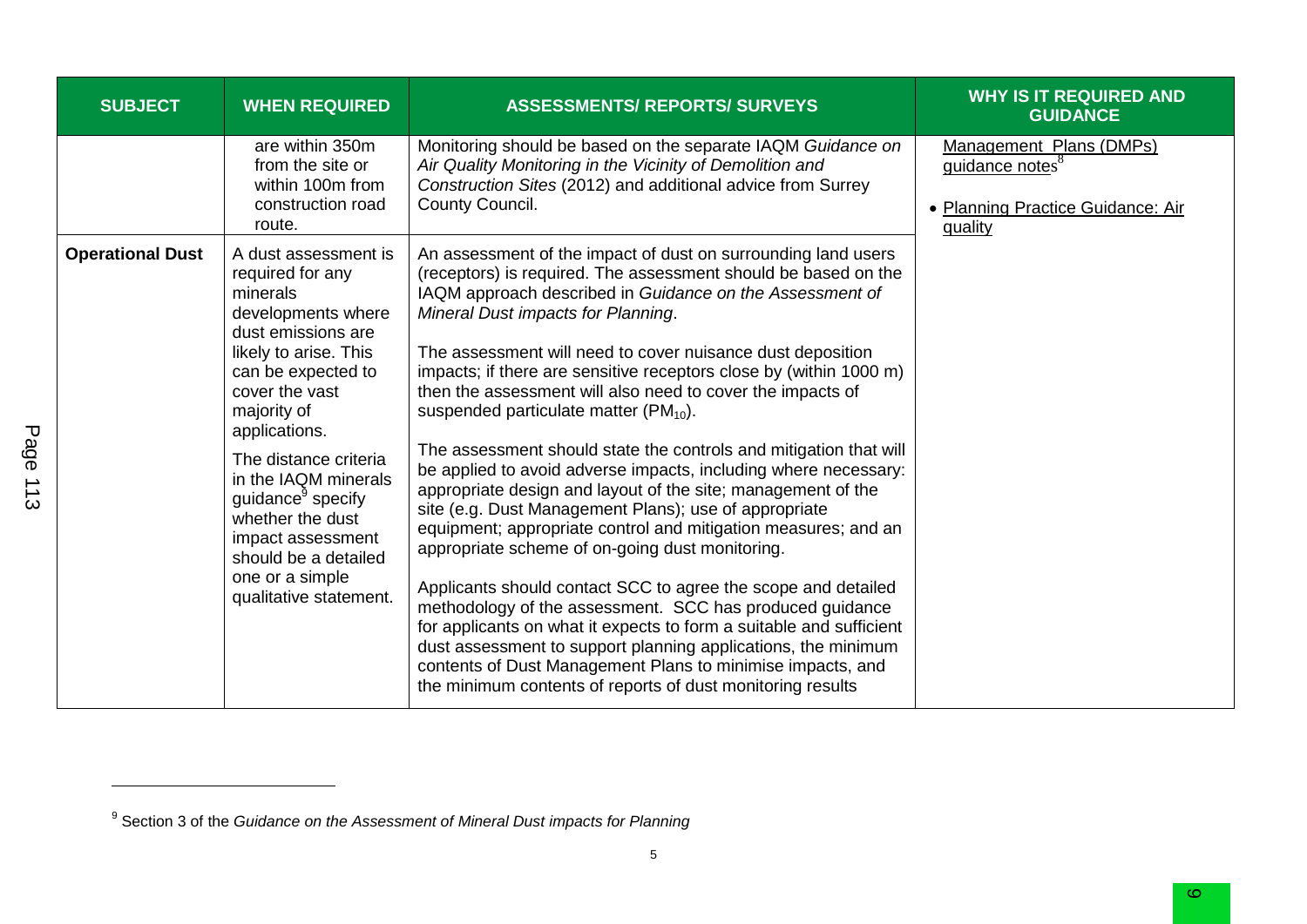# **3. ECOLOGY**

| <b>SUBJECT</b>                                                 | <b>WHEN REQUIRED</b>                                                                                                                                                                                                                                                                                       | <b>ASSESSMENTS/ REPORTS/ SURVEYS</b>                                                                                                                                                                                                                                                                                                                                                                                                                                                                                                                    | <b>WHY IS IT REQUIRED AND</b><br><b>GUIDANCE</b>                                                                                                                                                                                                                                                                                                                                                                                                                                                                                                  |
|----------------------------------------------------------------|------------------------------------------------------------------------------------------------------------------------------------------------------------------------------------------------------------------------------------------------------------------------------------------------------------|---------------------------------------------------------------------------------------------------------------------------------------------------------------------------------------------------------------------------------------------------------------------------------------------------------------------------------------------------------------------------------------------------------------------------------------------------------------------------------------------------------------------------------------------------------|---------------------------------------------------------------------------------------------------------------------------------------------------------------------------------------------------------------------------------------------------------------------------------------------------------------------------------------------------------------------------------------------------------------------------------------------------------------------------------------------------------------------------------------------------|
| Preliminary<br><b>Ecological</b><br><b>Assessment</b><br>(PEA) | Where the<br>development is<br>• likely to affect a<br>designated site<br>is in a SSSI<br>$\bullet$<br><b>Impact Risk</b><br>Zone<br>is 0.4ha or<br>$\bullet$<br>larger<br>$\bullet$ where the<br>development is<br>within 100m of<br>or is likely to<br>affect a Priority<br>Habitat or<br><b>Species</b> | The Preliminary Ecological Appraisal (PEA) provides up-to-date<br>information on habitats on the application site and links to other<br>habitats, species present or likely to be, likely impacts, mitigation<br>and enhancement opportunities. For all but the most minor<br>applications, the PEA should include the results of a search from<br>the Surrey Biodiversity Information Centre. If the PEA has<br>recommendations that further surveys should be carried out, the<br>results of these must be included with the submission<br>documents. | <b>Conservation of Habitats and</b><br>Species Regulations 2010<br><b>Surrey Biodiversity Information</b><br>$\bullet$<br>Centre<br>$\bullet$<br><b>Surrey Wildlife Trust</b><br>$\bullet$<br>Chartered Institute of Ecology and<br><b>Environmental Management</b><br>Natural England - Standing advice<br>$\bullet$<br>for protected species<br>Natural England - SSSI Impact Risk<br>$\bullet$<br>Zones<br><b>MAGIC</b> website<br>$\bullet$<br>Office of the Deputy Prime Minister<br>(ODPM) Circular 06/2005<br>"Biodiversity and Geological |
| <b>Ecological Impact</b><br><b>Assessment</b>                  | Where<br>$\bullet$ the<br>development<br>would affect<br>natural or semi-<br>natural habitats<br>$\bullet$ require a<br>protected<br>species Survey<br>for the<br>$\bullet$<br>demolition or<br>works in the<br>roof space of                                                                              | Where the PEA identifies the need for habitat and species<br>surveys, these need to be carried out and assessed in an<br>Ecological Impact Assessment (EcIA) to establish their<br>presence/absence, the population levels, likely impacts and<br>scheme of mitigation and compensation. Where mitigation and<br>compensation for biodiversity are proposed, these should be set<br>out in a Biodiversity Mitigation Plan <sup>10</sup> .                                                                                                               | Conservation - statutory obligations<br>and their impact within the planning<br>system" and the Good Practice<br>Guide<br>• BS 42020 Biodiversity Code of<br>practice for planning and<br>development<br><b>Planning Practice Guidance: Natural</b><br>Environment<br>Wildlife and Countryside Act 1981<br>Conservation of Habitats and<br>Species Regulations 2010                                                                                                                                                                               |

 $\overline{a}$  $10$  This can be the subject of a condition.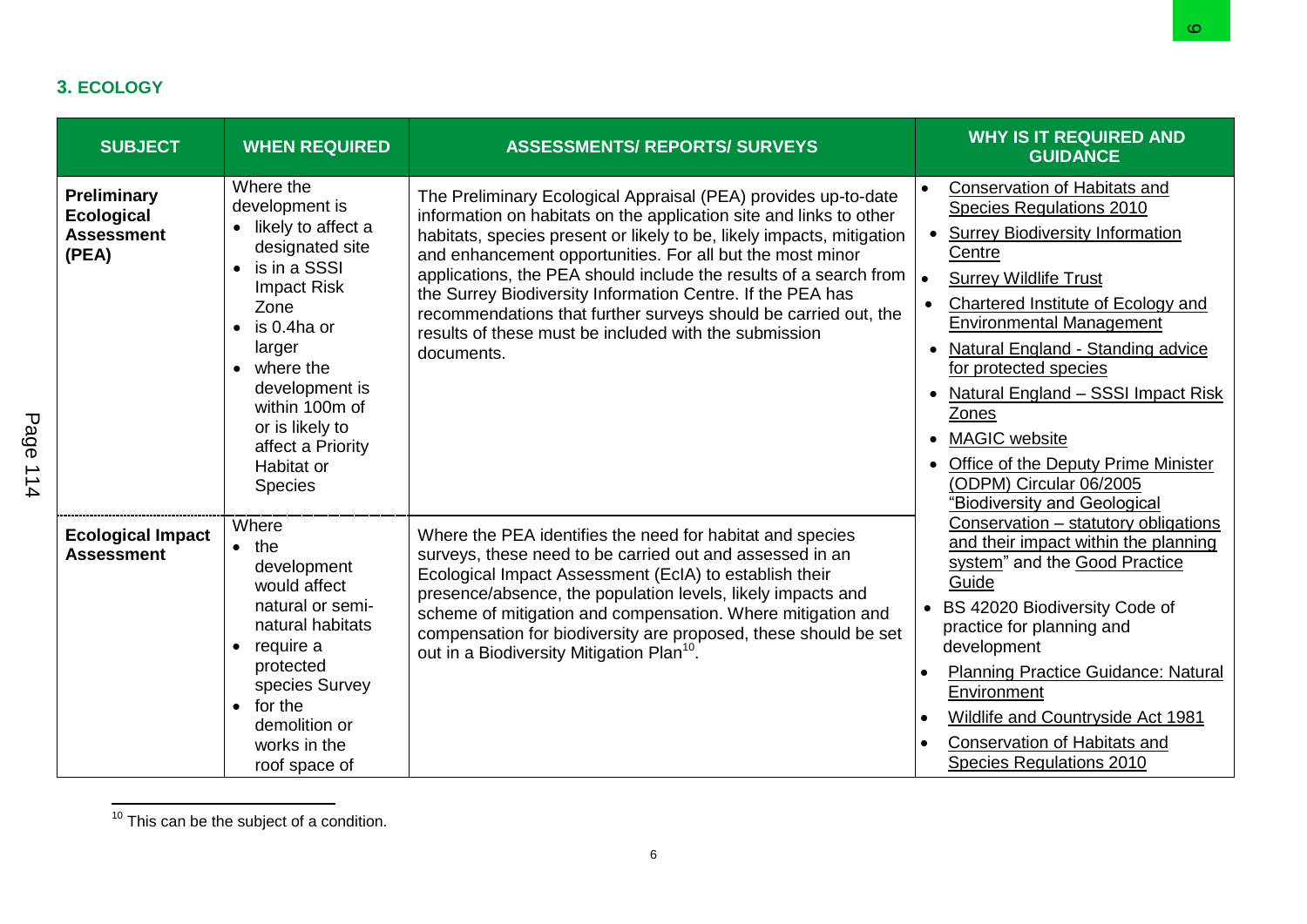| <b>SUBJECT</b> | <b>WHEN REQUIRED</b>                       | <b>ASSESSMENTS/ REPORTS/ SURVEYS</b> | <b>WHY IS IT REQUIRED AND</b><br><b>GUIDANCE</b> |
|----------------|--------------------------------------------|--------------------------------------|--------------------------------------------------|
|                | buildings which<br>may be used by<br>bats. |                                      |                                                  |

### **4. LANDSCAPE, LANDSCAPING AND TREES**

| <b>SUBJECT</b>                                                                                               | <b>WHEN REQUIRED</b>                                                                                             | <b>ASSESSMENTS/ REPORTS/ SURVEYS</b>                                                                                                                                                                                                                                                                                                                                                                                                                                                                                                     | <b>WHY IS IT REQUIRED AND</b><br><b>GUIDANCE</b>                                                                                                                                                                                                                                              |
|--------------------------------------------------------------------------------------------------------------|------------------------------------------------------------------------------------------------------------------|------------------------------------------------------------------------------------------------------------------------------------------------------------------------------------------------------------------------------------------------------------------------------------------------------------------------------------------------------------------------------------------------------------------------------------------------------------------------------------------------------------------------------------------|-----------------------------------------------------------------------------------------------------------------------------------------------------------------------------------------------------------------------------------------------------------------------------------------------|
| Area of<br>Outstanding<br><b>Natural Beauty</b><br><b>Exceptional</b><br><b>Circumstances</b><br><b>Test</b> | For major<br>development <sup>11</sup> within<br>an Area of<br><b>Outstanding Natural</b><br>Beauty (AONB)       | An assessment of:<br>• The need for the development including in terms of any<br>national considerations; and the impact of permitting it, or<br>refusing it, upon the local economy<br>• The cost of, and scope for, developing elsewhere outside<br>the designated area, or meeting the need for it in some<br>other way;<br>• Any detrimental effect on the environment, the landscape<br>and recreational opportunities, and the extent to which that<br>can be moderated<br>• The impact of the proposal on the setting of the AONB | • National Planning Policy Framework<br>(Para 116)<br>• Surrey Hills AONB Management Plan<br>$2014 - 2019$<br>• High Weald Management Plan 2014 -<br>2019<br>• Surrey Landscape Character<br><b>Assessment 2015</b><br>• Landscape Character Areas for the<br>AONBs on Surrey Interactive Map |
| Landscape<br><b>Assessment</b>                                                                               | Planning<br>$\bullet$<br>applications that<br>require an $EIA12$ .<br>Planning<br>$\bullet$<br>Applications that | Assessments may be carried out for developments proposed in<br>rural or urban landscapes and townscapes. Assessments<br>should follow best practice guidance provided in 'Guidelines for<br>Landscape and Visual Impact Assessment (Third Edition)' as<br>published by the Landscape Institute/IEMA. In all cases the                                                                                                                                                                                                                    | The Landscape Institute<br>www.landscapeinstitute.org<br>Guidelines for Landscape and Visual<br>Impact Assessment (Third Edition),                                                                                                                                                            |

 $11$  There is no definition of major for development in the AONB – it is a matter for the decision maker to determine whether a proposed development in the AONB context is major development.

 $12$  EIA – Environmental Impact Assessment as required under the Environmental Impact Assessment (England) Regulations 2011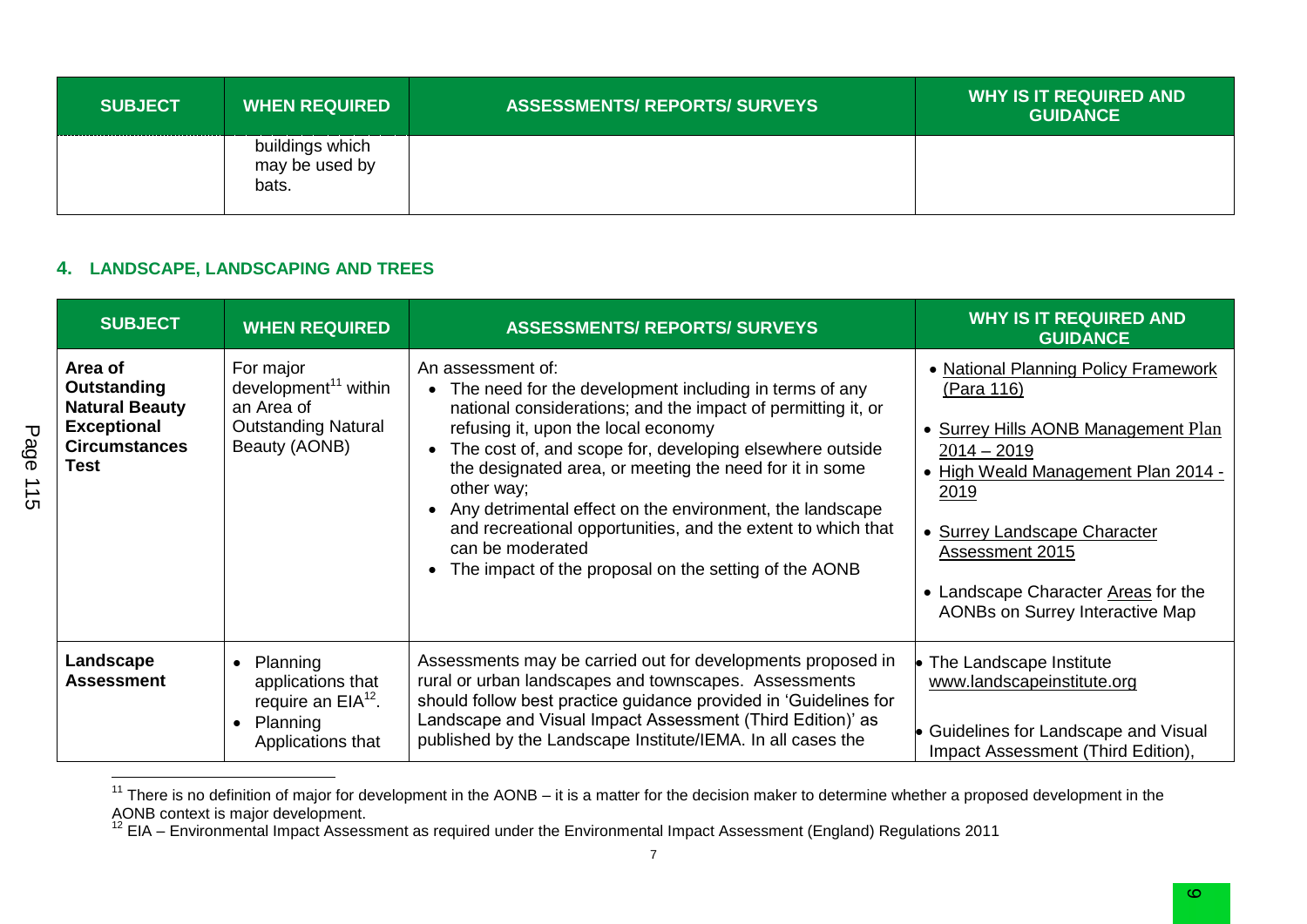|          |                            |                                                                                                                                                                                                                                                                                                                                                                                                                                                                                |                                                                                                                                                                                                                                                                                                                                                                                                                                                                                                                                                                                                                                                                                                                                                                                                                                                                                                                                                                                                                                                                                                                                                                                                                                                                                                                                                                                                            | ∞                                                                                                                                                                                                                                                                                                                                                                                                                                                                                                 |
|----------|----------------------------|--------------------------------------------------------------------------------------------------------------------------------------------------------------------------------------------------------------------------------------------------------------------------------------------------------------------------------------------------------------------------------------------------------------------------------------------------------------------------------|------------------------------------------------------------------------------------------------------------------------------------------------------------------------------------------------------------------------------------------------------------------------------------------------------------------------------------------------------------------------------------------------------------------------------------------------------------------------------------------------------------------------------------------------------------------------------------------------------------------------------------------------------------------------------------------------------------------------------------------------------------------------------------------------------------------------------------------------------------------------------------------------------------------------------------------------------------------------------------------------------------------------------------------------------------------------------------------------------------------------------------------------------------------------------------------------------------------------------------------------------------------------------------------------------------------------------------------------------------------------------------------------------------|---------------------------------------------------------------------------------------------------------------------------------------------------------------------------------------------------------------------------------------------------------------------------------------------------------------------------------------------------------------------------------------------------------------------------------------------------------------------------------------------------|
|          |                            |                                                                                                                                                                                                                                                                                                                                                                                                                                                                                |                                                                                                                                                                                                                                                                                                                                                                                                                                                                                                                                                                                                                                                                                                                                                                                                                                                                                                                                                                                                                                                                                                                                                                                                                                                                                                                                                                                                            |                                                                                                                                                                                                                                                                                                                                                                                                                                                                                                   |
|          | <b>SUBJECT</b>             | <b>WHEN REQUIRED</b>                                                                                                                                                                                                                                                                                                                                                                                                                                                           | <b>ASSESSMENTS/ REPORTS/ SURVEYS</b>                                                                                                                                                                                                                                                                                                                                                                                                                                                                                                                                                                                                                                                                                                                                                                                                                                                                                                                                                                                                                                                                                                                                                                                                                                                                                                                                                                       | <b>WHY IS IT REQUIRED AND</b><br><b>GUIDANCE</b>                                                                                                                                                                                                                                                                                                                                                                                                                                                  |
| Page 116 |                            | are within or visible<br>from the High<br>Weald Area of<br>Outstanding<br>Natural Beauty or<br>Surrey Hills Area<br>of Outstanding<br>Natural Beauty.<br>All planning<br>$\bullet$<br>applications<br>outside these<br>areas where<br>development could<br>have an effect on<br>landscape<br>features,<br>treescapes or<br>historic<br>landscapes.<br>• All planning<br>applications for<br>development<br>which could have<br>an effect on an<br>existing landscape<br>scheme | approach and scope of the assessment should be proportional<br>to the scale and nature of the proposed development.<br>Where the landscape assessment is part of an EIA, it should<br>fulfil the requirements of a formal Landscape and Visual Impact<br>Assessment (LVIA).<br>Applicants should demonstrate how landscape or townscape<br>character and visual sensitivity has been taken in to account,<br>and how the development may be integrated in to the landscape<br>by location, layout and design.<br>Assessments should be informed by County, District and<br>Borough landscape and townscape character assessments,<br>Conservation Area Assessments, landscape or nature<br>conservation designations, AONB management plans, Listed<br>Buildings, Historic Parks and Gardens, Scheduled Monuments<br>or other heritage assets, and existing landscape features.<br>Photographs, visualisations and photomontages to be provided<br>as appropriate.<br>The assessment should help determine whether further details<br>or mitigation measures in the form of a landscape scheme or<br>other compensation will be required (potentially see below).<br>Landscape and visual impact assessments must consider the<br>impact from a range of heights, ridges, hillsides and valleys<br>including plans which show the surrounding contours and<br>topography with a discussion on the impacts. | 2011<br>• Landscape Character Assessment<br>Guidance for England and Scotland<br>and topic papers<br>www.naturalengland.org.uk<br>· Surrey Landscape Character<br>Assessment 2015<br>• Surrey Historic Landscape<br>Character Assessment (use the<br><b>Surrey Interactive Map and highlight</b><br>this layer)<br>• The High Weald AONB Management<br>Plan 2015 - 2019<br>• Surrey Hills Management Plan 2015<br>$-2019$<br>• Advice can be sought from the<br><b>County Landscape Architect</b> |
|          | Landscape<br><b>Scheme</b> | All applications where<br>landscape mitigation,<br>compensation, or<br>restoration is                                                                                                                                                                                                                                                                                                                                                                                          | A landscape scheme should show how the proposal reflects the<br>landscape assessment, and /or is informed by, the existing<br>features and landscape character both within, and in the vicinity<br>of the site. A scheme should include written and schematic                                                                                                                                                                                                                                                                                                                                                                                                                                                                                                                                                                                                                                                                                                                                                                                                                                                                                                                                                                                                                                                                                                                                              | · Surrey Landscape Character<br>Assessment 2015<br>• Advice can be sought from the                                                                                                                                                                                                                                                                                                                                                                                                                |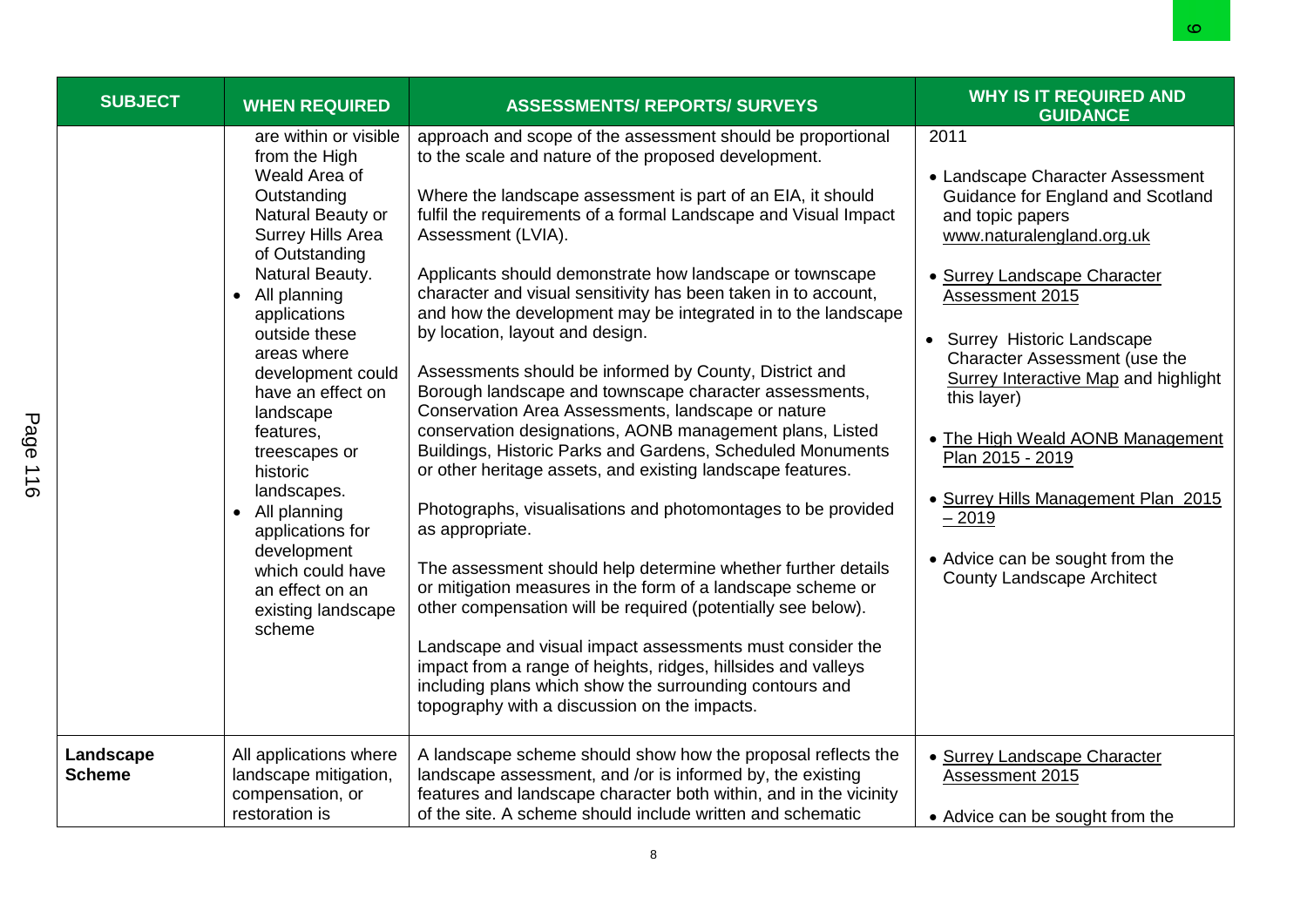| <b>SUBJECT</b> | <b>WHEN REQUIRED</b> | <b>ASSESSMENTS/ REPORTS/ SURVEYS</b>                                                                                                                                                                                                                                                                                                                                                                                                                                                                                                                                                                                                                                                                                                                                                                                                                                                                                                                                                                                                                                                                                                                                                                                                                                        | <b>WHY IS IT REQUIRED AND</b><br><b>GUIDANCE</b>                                                                                |
|----------------|----------------------|-----------------------------------------------------------------------------------------------------------------------------------------------------------------------------------------------------------------------------------------------------------------------------------------------------------------------------------------------------------------------------------------------------------------------------------------------------------------------------------------------------------------------------------------------------------------------------------------------------------------------------------------------------------------------------------------------------------------------------------------------------------------------------------------------------------------------------------------------------------------------------------------------------------------------------------------------------------------------------------------------------------------------------------------------------------------------------------------------------------------------------------------------------------------------------------------------------------------------------------------------------------------------------|---------------------------------------------------------------------------------------------------------------------------------|
|                | required.            | plans, providing details of hard and soft landscaping, existing<br>vegetation to be retained, and arrangements for future<br>maintenance and long term management *<br>Where relevant it should include landscape/habitat restoration<br>and enhancement and new landscape features to compensate<br>for those lost to development.<br>Where new planting <sup>13</sup> is proposed the application should provide<br>as a minimum, a schedule of plants, noting species, plant or<br>stock size, and proposed spacing, numbers or planting<br>densities, notes on cultivation, and timing of planting.<br>Other information that should be provided may include:<br>Proposed finished ground levels or contours; sections<br>A soil management strategy where significant earthworks<br>are required;<br>Means of enclosure; fences and boundary treatments<br>$\bullet$<br>Protection measures for existing and new planting<br>$\bullet$<br>Tree pit size, protection, staking/guying<br>٠<br>Extent and provision of all construction operations,<br>including site compounds, temporary haul roads or access<br>points; and Construction Method Statement<br>Access and Car parking layouts.<br>$\bullet$<br><b>Services</b><br>$\bullet$<br>Implementation timetables | <b>County Landscape Architect</b><br>BS8545: 2014 "Trees: from nursery<br>to independence in the landscape.<br>Recommendations" |
|                |                      | *A landscape management plan should consist of a plan<br>showing management compartments for each landscape type or<br>feature, and a report with descriptions of each landscape type<br>of feature, management objectives, prescriptions and annual<br>operations, a matrix indicating timing of annual operations, and<br>responsibilities and timescales for implementation, monitoring<br>and review. For larger and more complex applications a<br>Landscape and Ecology Management Plan (LEMP) may be                                                                                                                                                                                                                                                                                                                                                                                                                                                                                                                                                                                                                                                                                                                                                                 |                                                                                                                                 |

 $13$  This should be native species of local provenance and that species such as Ash and Elm should be avoided where possible

Page 117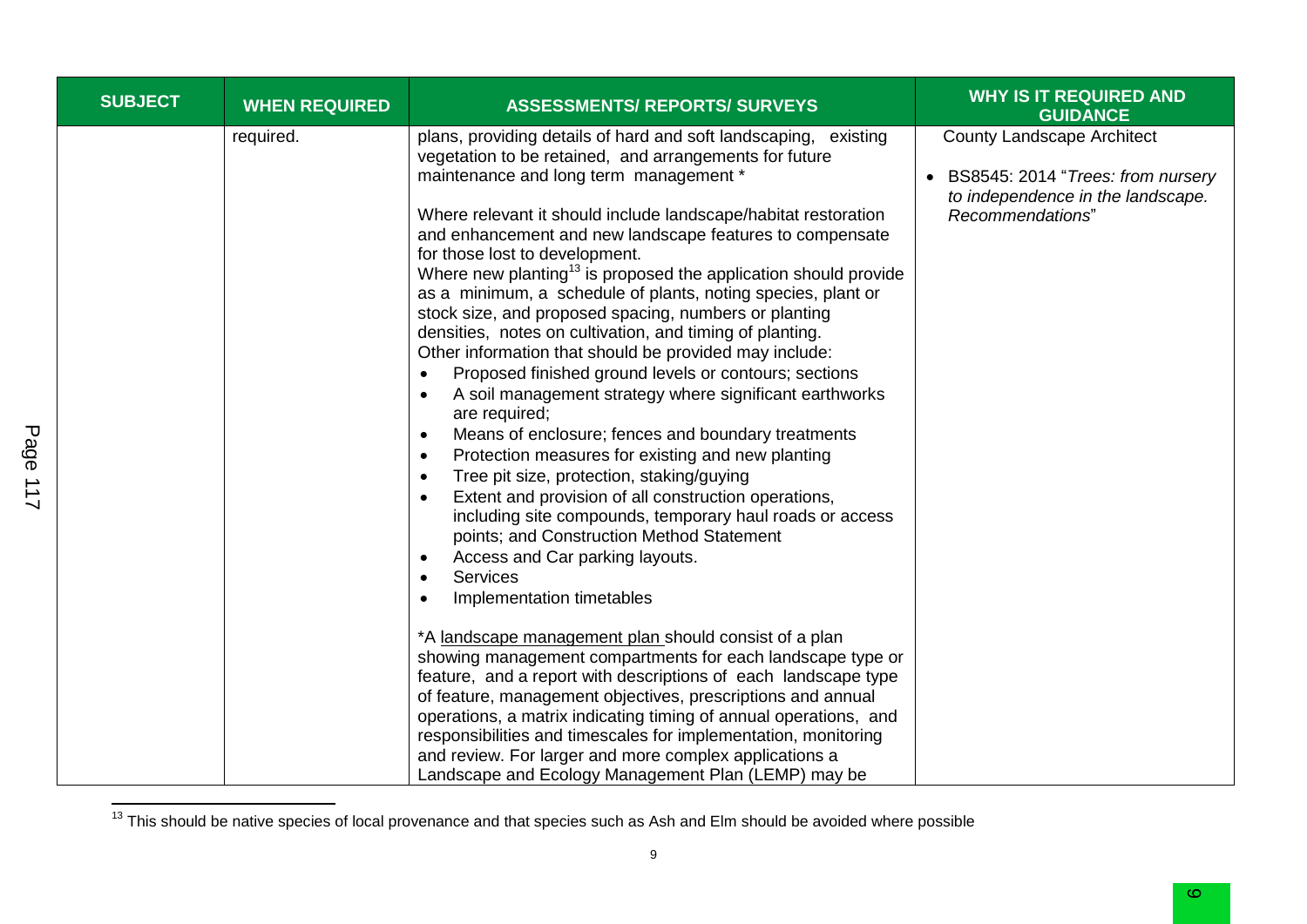|                     |                                      |                                                                                                                                                                                                     |                                                                                                                                                                                                                                                                                                                                                                                                                                                                                                                                                                                                            |                                                  | ဖ                                                                                                                                                                                                                                                                                                                                                |
|---------------------|--------------------------------------|-----------------------------------------------------------------------------------------------------------------------------------------------------------------------------------------------------|------------------------------------------------------------------------------------------------------------------------------------------------------------------------------------------------------------------------------------------------------------------------------------------------------------------------------------------------------------------------------------------------------------------------------------------------------------------------------------------------------------------------------------------------------------------------------------------------------------|--------------------------------------------------|--------------------------------------------------------------------------------------------------------------------------------------------------------------------------------------------------------------------------------------------------------------------------------------------------------------------------------------------------|
|                     | <b>SUBJECT</b>                       | <b>WHEN REQUIRED</b>                                                                                                                                                                                | <b>ASSESSMENTS/ REPORTS/ SURVEYS</b>                                                                                                                                                                                                                                                                                                                                                                                                                                                                                                                                                                       |                                                  | <b>WHY IS IT REQUIRED AND</b><br><b>GUIDANCE</b>                                                                                                                                                                                                                                                                                                 |
|                     |                                      |                                                                                                                                                                                                     | required for nature conservation based restoration schemes and<br>usually for a 25 year period (5 years aftercare plus 20 years<br>management).<br>Where new trees are proposed, to ensure planted trees become<br>successfully established, applicants will be required to organise<br>and outline suitable post planting maintenance arrangements<br>that includes regular scheduled watering. In determining the<br>maintenance details required and submitted, reference will be<br>made to BS8545: 2014 "Trees: from nursery to independence in<br>the landscape. Recommendations" annexes G1 and G2. |                                                  |                                                                                                                                                                                                                                                                                                                                                  |
| Page<br>$rac{1}{8}$ | <b>Ancient Woodland</b><br>'Aged' or | Where development<br>is to take place in an<br>ancient woodland or<br>within 500m of the<br>boundary of an<br>ancient woodland as<br>shown on the Surrey<br><b>Inventory of Ancient</b><br>Woodland | An impact assessment to be provided. To consist of an appraisal<br>of the biodiversity and historic features of the ancient woodland<br>or veteran tree(s) and an assessment of how they are affected<br>by the development. This assessment should include ecological<br>and historic surveys.<br>Ecological surveys should follow guidance approved by the<br>Chartered Institute of Ecology and Environmental Management<br>(CIEEM).                                                                                                                                                                    | $\bullet$                                        | National Planning Policy Framework<br>2012 (paragraph 118)<br><b>Natural England and Forestry</b><br><b>Commission Standing Advice on</b><br><b>Ancient Woodland</b><br><b>Forestry Commission Standing</b><br>Advice for Ancient Woodland and<br><b>Veteran Trees</b><br><b>Surrey Ancient Woodland Inventory</b><br>The Surrey Interactive Map |
|                     | 'Veteran' trees                      | On site or within<br>100m                                                                                                                                                                           | The assessment will need to cover direct impacts on the<br>habitat(s), species and archaeological features, as well as<br>secondary impacts resulting from changes in air, soil and water<br>quality, disturbance or fragmentation. The assessment should<br>state the controls and mitigation that will be applied to avoid<br>adverse effects. Tree surveys should be in accordance with<br>guidance in British Standard BS:5837 2012 'Trees in relation to<br>demolition, design and development'.                                                                                                      | $\bullet$<br>$\bullet$<br>$\bullet$<br>$\bullet$ | <b>Surrey Biodiversity Information</b><br>Centre<br>Surrey historic and landscape<br>character assessments & Historic<br><b>Environment Record</b><br>The Forestry Commission<br><b>Natural England</b><br><b>Woodland Trust</b><br>Veteran Trees: A Guide to Good<br>Management                                                                 |
|                     |                                      |                                                                                                                                                                                                     |                                                                                                                                                                                                                                                                                                                                                                                                                                                                                                                                                                                                            |                                                  |                                                                                                                                                                                                                                                                                                                                                  |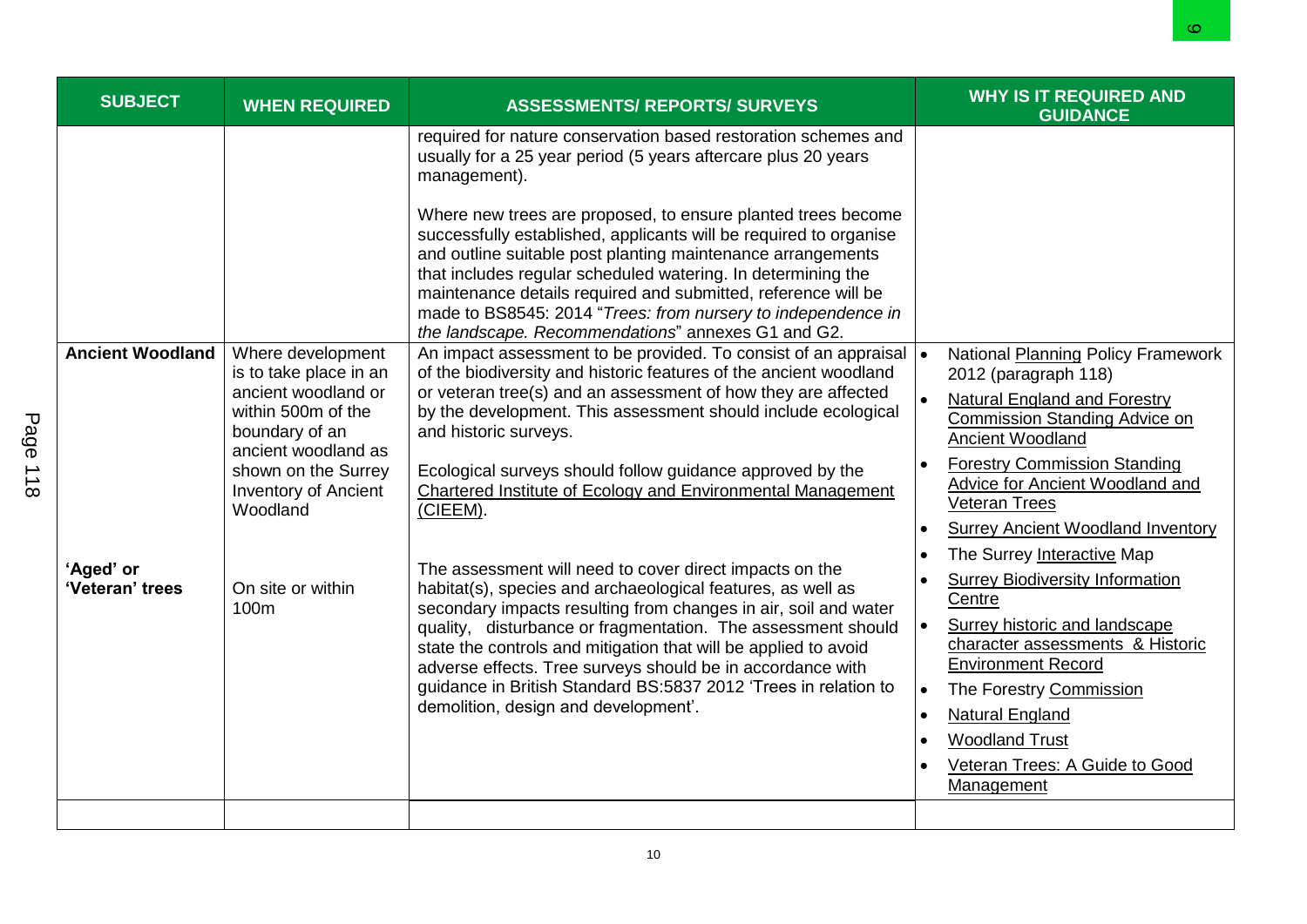| <b>SUBJECT</b>                                            | <b>WHEN REQUIRED</b>                                                                                                                                                                                                                                                                                                                                                                                                                               | <b>ASSESSMENTS/ REPORTS/ SURVEYS</b>                                                                                                                                                                                                                                                                                                                                                                                                                                                                                                                                                                                                                                                                                                                                                                                                                                                                                                                                                                                                                                                                                                                                                                                                                                                                                                                                                                                                                                                                                                                                                                                                                                                                                                                                                                                                                                                                                                                                                                               | <b>WHY IS IT REQUIRED AND</b><br><b>GUIDANCE</b>                                                                                                                                                                                                                                                                                                                                                                                                                                                                                                                                                                                                                                                                                                                                    |
|-----------------------------------------------------------|----------------------------------------------------------------------------------------------------------------------------------------------------------------------------------------------------------------------------------------------------------------------------------------------------------------------------------------------------------------------------------------------------------------------------------------------------|--------------------------------------------------------------------------------------------------------------------------------------------------------------------------------------------------------------------------------------------------------------------------------------------------------------------------------------------------------------------------------------------------------------------------------------------------------------------------------------------------------------------------------------------------------------------------------------------------------------------------------------------------------------------------------------------------------------------------------------------------------------------------------------------------------------------------------------------------------------------------------------------------------------------------------------------------------------------------------------------------------------------------------------------------------------------------------------------------------------------------------------------------------------------------------------------------------------------------------------------------------------------------------------------------------------------------------------------------------------------------------------------------------------------------------------------------------------------------------------------------------------------------------------------------------------------------------------------------------------------------------------------------------------------------------------------------------------------------------------------------------------------------------------------------------------------------------------------------------------------------------------------------------------------------------------------------------------------------------------------------------------------|-------------------------------------------------------------------------------------------------------------------------------------------------------------------------------------------------------------------------------------------------------------------------------------------------------------------------------------------------------------------------------------------------------------------------------------------------------------------------------------------------------------------------------------------------------------------------------------------------------------------------------------------------------------------------------------------------------------------------------------------------------------------------------------|
| Trees and<br><b>Arboricultural</b><br><b>Implications</b> | All development<br>proposals where<br>there are trees,<br>woodland or<br>hedgerows (protected<br>by a tree preservation<br>order or not) either<br>on, or adjacent to, the<br>application site and<br>which could be<br>influenced or be<br>affected by the<br>development.<br>The full sequence of<br>events might not be<br>applicable in all<br>instances - applicants<br>are advised to contact<br>the County Planning<br>Authority for advice | An Arboriculture Impact Assessment including an assessment<br>that evaluates the direct and indirect effects of the proposal<br>including mitigation and compensatory measures where<br>necessary to include a tree survey of trees on or adjacent to the<br>site. The assessment will take account of the effects of any tree<br>loss required to implement the development and any potentially<br>damaging activities proposed in the vicinity of retained trees.<br>Impact of the proposals access, working space and provision for<br>the storage of materials should also be taken into account.<br>A tree constraints plan including:<br>A plan showing all existing trees (and/or hedgerows<br>$\bullet$<br>where considered relevant by an arboriculturalist)<br>potentially affected by the development (or temporarily<br>affected) including their crown spread, indicating those to<br>be retained and those to be felled.<br>Information on which trees are to be retained and felled<br>$\bullet$<br>including details of their height, trunk diameter, species,<br>age, life expectancy, proposed root protection zone and<br>an assessment of the condition and amenity value<br>Illustrate the calculated and/or adjusted Root Protection<br>$\bullet$<br>Areas (RPA's) for each tree.<br>Measures for protecting retained trees during site works.<br>$\bullet$<br>Where necessary indicate other trees or landscape<br>$\bullet$<br>features on land adjacent to the development site which<br>might be affected by the development or might serve as<br>screening.<br>Evaluation of impact of proposed tree losses and<br>$\bullet$<br>compensatory planting required including number, species,<br>age/girth, recommended locations and maintenance<br>schedule.<br>• Trees protected by a tree preservation order should be<br>identified and details provided.<br>A tree protection plan to illustrate all protective measures to<br>include protective barrier fencing/ ground protection. | • Where relevant, the <b>Hedgerows</b><br>Regulations 1997<br>• A tree survey should be carried out<br>by a suitably qualified and<br>experienced arboriculturist to British<br>Standard BS:5837: 2012 'Trees in<br>Relation to Construction -<br>Recommendations'. Each surveyed<br>tree will be categorised according to<br>the cascade chart for tree quality<br>assessment, Table 1 of the standard.<br>• NPPG: Tree Preservation Orders<br>• BS 5837:2012 - Trees in relation to<br>design, demolition and construction.<br>Recommendations.<br>• BS 3998: 2010 - Tree work:<br>Recommendations<br>• BS 8545:2014 - Trees: from nursery<br>to independence in the landscape.<br>Recommendations.<br><b>Arboricultural Association's directory</b><br>of registered consultants |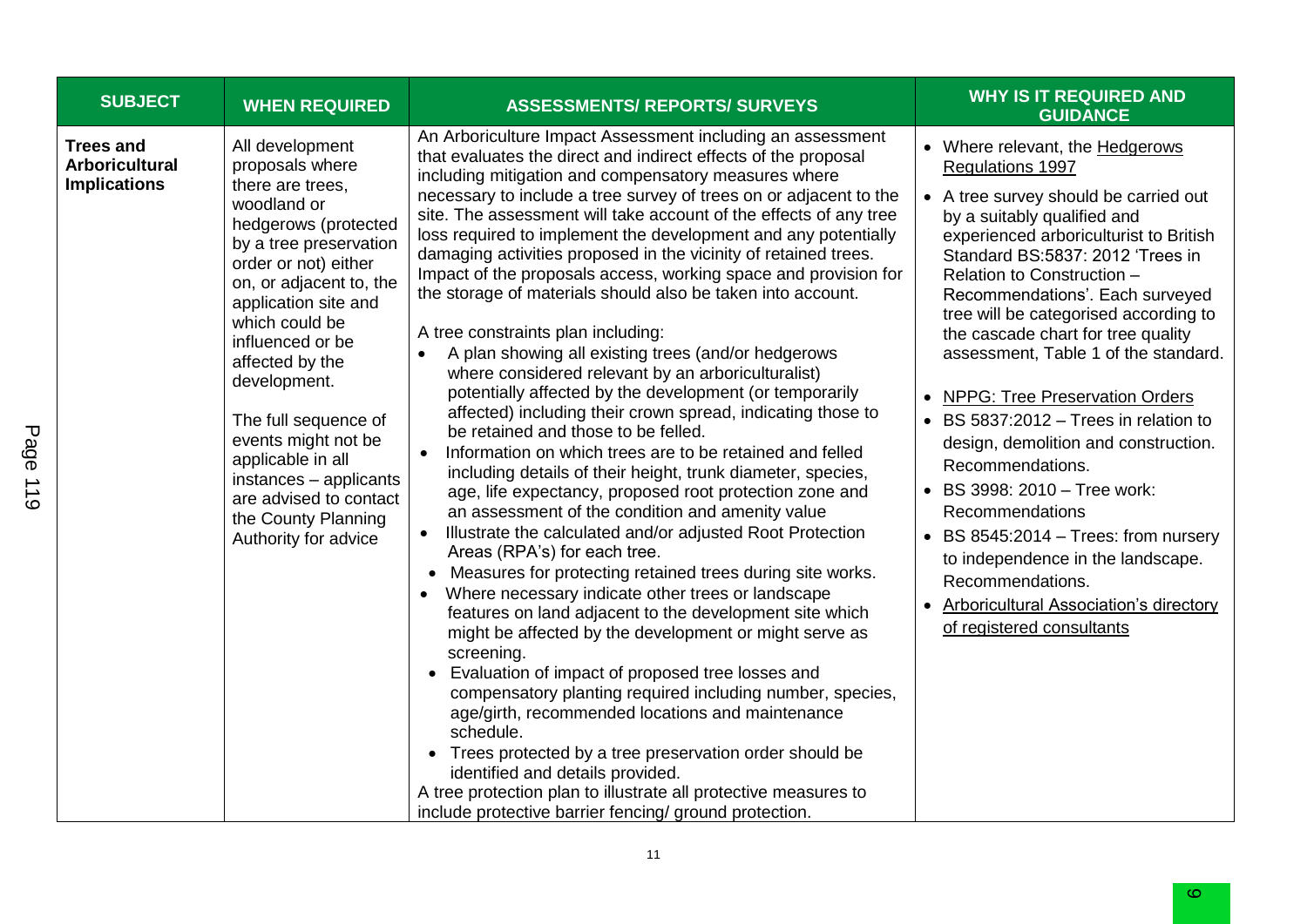### **5. RESTORATION AND AFTERCARE**

| <b>SUBJECT</b>     | <b>WHEN REQUIRED</b>                                                                                                                                                            | <b>ASSESSMENTS/ REPORTS/ SURVEYS</b>                                                                                                                                                                                                                                                                                                                                                                                                                                                                                                                                                                                                                                                                                                                                                                                                                                                                                                                                                                                                                                                                                                                                                                                                                                                                                                                   | <b>WHY IS IT REQUIRED AND</b><br><b>GUIDANCE</b>                                                                                                                                                                                                                                                                                                                                                                                                                                       |
|--------------------|---------------------------------------------------------------------------------------------------------------------------------------------------------------------------------|--------------------------------------------------------------------------------------------------------------------------------------------------------------------------------------------------------------------------------------------------------------------------------------------------------------------------------------------------------------------------------------------------------------------------------------------------------------------------------------------------------------------------------------------------------------------------------------------------------------------------------------------------------------------------------------------------------------------------------------------------------------------------------------------------------------------------------------------------------------------------------------------------------------------------------------------------------------------------------------------------------------------------------------------------------------------------------------------------------------------------------------------------------------------------------------------------------------------------------------------------------------------------------------------------------------------------------------------------------|----------------------------------------------------------------------------------------------------------------------------------------------------------------------------------------------------------------------------------------------------------------------------------------------------------------------------------------------------------------------------------------------------------------------------------------------------------------------------------------|
| <b>Restoration</b> | All mineral proposals<br>except for those<br>applications seeking<br>to vary/ remove a<br>condition which has<br>no impact on the final<br>restoration/aftercare<br>of the site | A statement setting out the restoration proposals for the land<br>following cessation of operations to include:<br>• An overall restoration strategy, identifying the proposed<br>afteruse of the site<br>• Voidspace and total volume and type of fill material (if<br>required) to restore the application site alongside filling rates<br>• Phasing of restoration and if it shall be progressive including<br>phasing plans to demonstrate this<br>Information on soil resources, including whether the<br>importation of additional soils is required and how top soil,<br>subsoil, overburden and soil making materials are to be<br>handled and their proposed depths.<br>• Pre and post settlement contours of the restored area and<br>its relationship to surrounding land.<br>Drainage of the restored area to include grading to promote<br>$\bullet$<br>natural drainage, surface water catchment, proposed field<br>drains, ditches, culverts, sumps and watercourses, direction<br>of flow and site drainage plan and erosion control measures<br>• Proposals for the removal of buildings, plant, equipment,<br>roads and hardstandings.<br>Proposed cultivation techniques, cropping and grazing<br>$\bullet$<br>including an assessment of agricultural land classification<br>Landscape strategy and planting details.<br>$\bullet$ | • National Planning Policy Framework<br>(Paras 109 & 118).<br>• Surrey Minerals Plan Mineral Site<br>Restoration SPD (2011)<br>• Surrey Minerals Plan Core Strategy<br>DPD 2011 Policies MC17 MC18<br>• Good Practice Guide for Handling<br>Soils' prepared on behalf of MAFF<br>• The good quarry website<br>www.goodquarry.com has<br>information on soil handling, habitat<br>creation, geodiversity and afteruses.<br>• The Mineral Product Association<br>www.mineralproducts.org |
| <b>Aftercare</b>   | All mineral proposals<br>except for those<br>applications seeking<br>to vary/ remove a<br>condition which has                                                                   | An outline strategy to include:<br>• the strategic aims and objectives for the site and identified<br>land use for the aftercare period<br>• how the methods used in the restoration and aftercare                                                                                                                                                                                                                                                                                                                                                                                                                                                                                                                                                                                                                                                                                                                                                                                                                                                                                                                                                                                                                                                                                                                                                     |                                                                                                                                                                                                                                                                                                                                                                                                                                                                                        |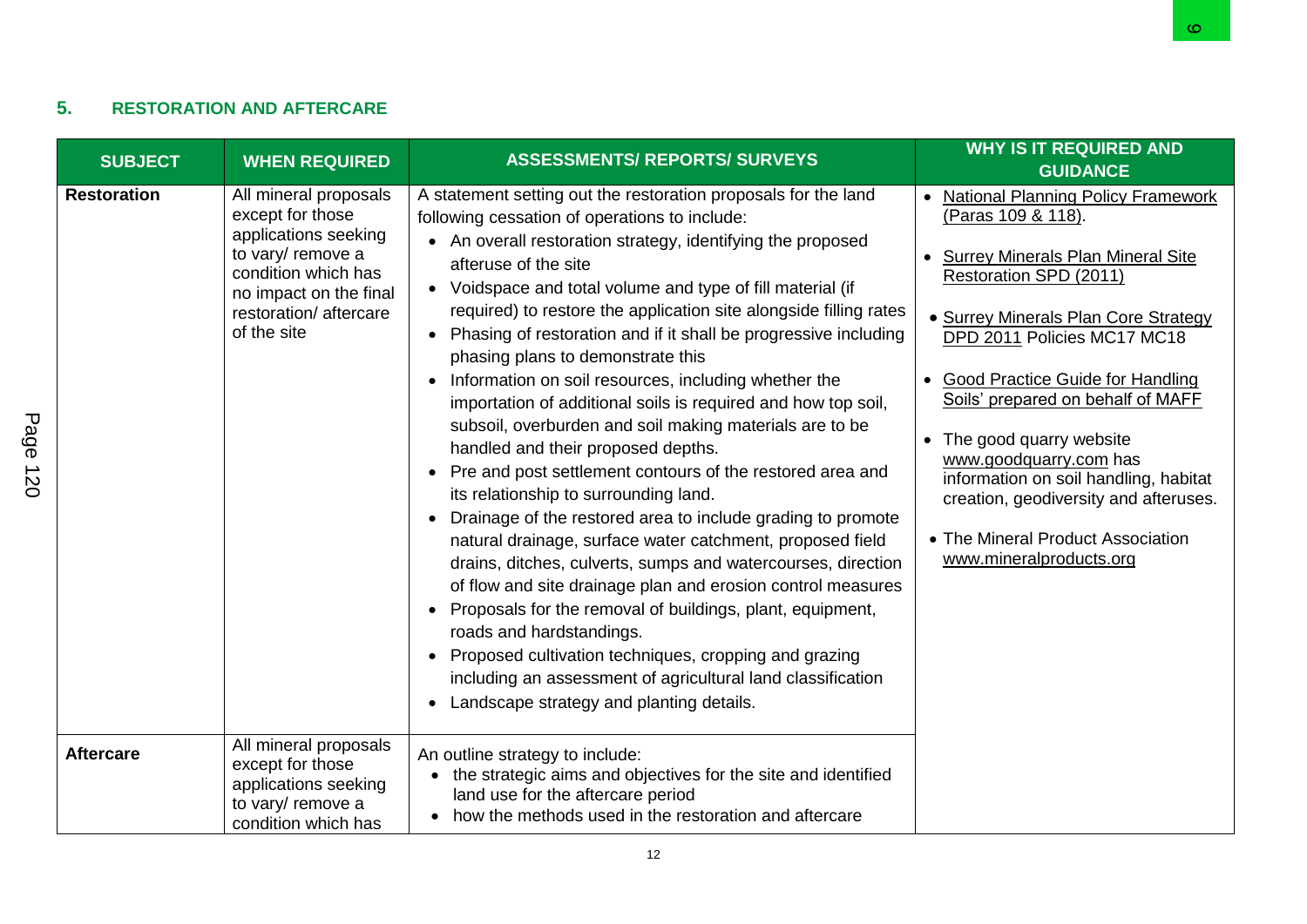| <b>SUBJECT</b>     | <b>WHEN REQUIRED</b>                                                                                                                                                                                                                              | <b>ASSESSMENTS/ REPORTS/ SURVEYS</b>                                                                                                                                                                                                                                                                                                                                                                                                                                                                                                                                                                                                                                         | <b>WHY IS IT REQUIRED AND</b><br><b>GUIDANCE</b>                                       |
|--------------------|---------------------------------------------------------------------------------------------------------------------------------------------------------------------------------------------------------------------------------------------------|------------------------------------------------------------------------------------------------------------------------------------------------------------------------------------------------------------------------------------------------------------------------------------------------------------------------------------------------------------------------------------------------------------------------------------------------------------------------------------------------------------------------------------------------------------------------------------------------------------------------------------------------------------------------------|----------------------------------------------------------------------------------------|
| <b>Enhancement</b> | no impact on the final<br>restoration/aftercare<br>of the site<br>All mineral proposals<br>except for those<br>applications seeking<br>to vary/ remove a<br>condition which has<br>no impact on the final<br>restoration/aftercare<br>of the site | enable the land to retain its longer term capability<br>information on the steps to be taken, who will undertake<br>them and the period during which they are taken<br>details of any hard or soft landscaping<br>details of drainage (if required)<br>details of an annual programme to be provided no later than<br>two months prior to the annual Aftercare meeting<br>details of annual aftercare meetings<br>Details on what enhancement measures and positive<br>contribution the site makes to biodiversity can be provided on<br>other land within the applicant's control.<br>Details of interim measures that can take place whilst awaiting<br>final restoration. | <b>Surrey Biodiversity Opportunity</b><br>Areas Guidance, Surrey Nature<br>Partnership |

# **6. TRAFFIC AND HIGHWAYS**

| <b>SUBJECT</b>                                                  | <b>WHEN REQUIRED</b>                                                                                                                                                                                                                                                                                        | <b>ASSESSMENTS/ REPORTS/ SURVEYS</b>                                                                                                                                                                                                                                                                                                                                                                                                                                                                                                                                   | <b>WHY IS IT REQUIRED AND</b><br><b>GUIDANCE</b>                                                                                                                                                                                                                                                                                  |
|-----------------------------------------------------------------|-------------------------------------------------------------------------------------------------------------------------------------------------------------------------------------------------------------------------------------------------------------------------------------------------------------|------------------------------------------------------------------------------------------------------------------------------------------------------------------------------------------------------------------------------------------------------------------------------------------------------------------------------------------------------------------------------------------------------------------------------------------------------------------------------------------------------------------------------------------------------------------------|-----------------------------------------------------------------------------------------------------------------------------------------------------------------------------------------------------------------------------------------------------------------------------------------------------------------------------------|
| <b>Construction</b><br><b>Traffic</b><br><b>Management Plan</b> | Where it is proposed<br>to bring large plant<br>(which may or may<br>not be classified as<br>abnormal loads) onto<br>the site or where the<br>access (by virtue of<br>existing land used or<br>designation) is<br>considered sensitive.<br>This is not required<br>where a proposal<br>does not involve any | The plan should include details of:<br>parking for vehicles of site personnel, operatives and<br>visitors<br>loading and unloading of plant and materials<br>storage of plant and materials<br>programme of works including measures for traffic<br>management, vehicle routing, hours of operation and<br>design of delivery areas.<br>provision of boundary hoarding behind any visibility zones<br>specifications for vehicle turning within the site so that<br>vehicles leave the site in forward gear<br>Measures for the suppression and control of dust during | <b>Transport Development Planning</b><br><b>National Planning Policy Framework</b><br>2012 (Paras 32 & 56)<br><b>Surrey Minerals Plan Core Strategy</b><br>DPD 2011 Policy MC14<br><b>Surrey Transport Plan LTP3</b><br><b>Surrey County Council's</b><br><b>Transportation Development Control</b><br><b>Good Practice Guide</b> |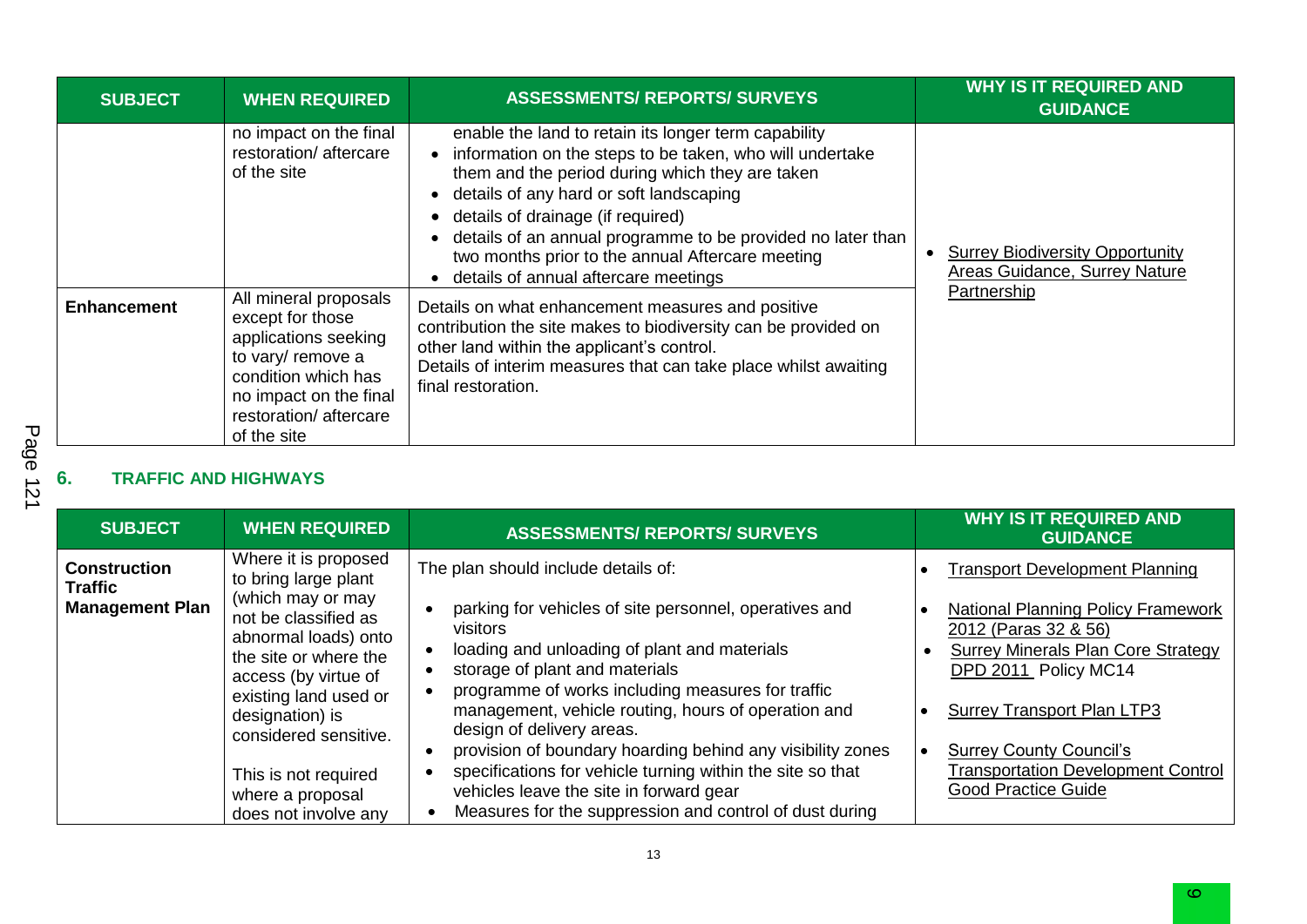|                          |                                                                                               |                                                                                                                                                                                                                                                                                                                                                                                                                                                                                                                                                                                                                                                                                                                                                                                                                                                                                                                                                                                                                                                                                                                                                                                                                                                                                                                                                                                                                                                                                                                                                                                                                                                                          | ∞                                                                                                                                                |
|--------------------------|-----------------------------------------------------------------------------------------------|--------------------------------------------------------------------------------------------------------------------------------------------------------------------------------------------------------------------------------------------------------------------------------------------------------------------------------------------------------------------------------------------------------------------------------------------------------------------------------------------------------------------------------------------------------------------------------------------------------------------------------------------------------------------------------------------------------------------------------------------------------------------------------------------------------------------------------------------------------------------------------------------------------------------------------------------------------------------------------------------------------------------------------------------------------------------------------------------------------------------------------------------------------------------------------------------------------------------------------------------------------------------------------------------------------------------------------------------------------------------------------------------------------------------------------------------------------------------------------------------------------------------------------------------------------------------------------------------------------------------------------------------------------------------------|--------------------------------------------------------------------------------------------------------------------------------------------------|
| <b>SUBJECT</b>           | <b>WHEN REQUIRED</b>                                                                          | <b>ASSESSMENTS/ REPORTS/ SURVEYS</b>                                                                                                                                                                                                                                                                                                                                                                                                                                                                                                                                                                                                                                                                                                                                                                                                                                                                                                                                                                                                                                                                                                                                                                                                                                                                                                                                                                                                                                                                                                                                                                                                                                     | <b>WHY IS IT REQUIRED AND</b><br><b>GUIDANCE</b>                                                                                                 |
|                          | physical development<br>/traffic movements.                                                   | construction                                                                                                                                                                                                                                                                                                                                                                                                                                                                                                                                                                                                                                                                                                                                                                                                                                                                                                                                                                                                                                                                                                                                                                                                                                                                                                                                                                                                                                                                                                                                                                                                                                                             |                                                                                                                                                  |
| <b>Traffic Statement</b> | The scale of<br>development is<br>anything too small to<br>require a Transport<br>Assessment. | Information on the existing or proposed access arrangements,<br>including the width of the access shown on a plan giving visibility<br>splays. If the access is to be altered details should be given of<br>the proposed width of the altered access and the method of<br>construction.<br>The mode of transport should be made clear and if all or some<br>transportation is by means other than by road, details should be<br>provided.<br>Should state the likely average and maximum daily vehicle<br>movements generated by the proposed development; a<br>breakdown of quantity and type of traffic associated with the<br>various activities i.e. Heavy Goods Vehicles (HGVs), Light<br>Goods Vehicles (LGVs) or cars along with the average and<br>maximum capacity of the HGVs in tonnes or cubic metres.<br>Details of how the vehicle movements would be spread over a<br>typical working day with any peak periods ie 0700 to 0900 hours<br>specified, and any variations during the course of the<br>development identified.<br>A summary of the routes to be used by the application site<br>vehicles, or alternatively, roads which the applicant may seek to<br>prohibit site vehicles using, should be provided.<br>Should address the measures proposed for preventing/<br>minimising the deposit or spread of mud or waste materials onto<br>the public highway. Adequate provision for parking,<br>loading/unloading and manoeuvring of vehicles will be required.<br>The Transport Statement should also give an indication of the<br>current level of traffic generation from the site.<br>Where a public right of way is affected by the proposed | • Surrey Minerals Plan Core Strategy<br>DPD 2011 Policy MC14<br>NPPG: Travel plans, transport<br>assessment and statements in<br>decision-taking |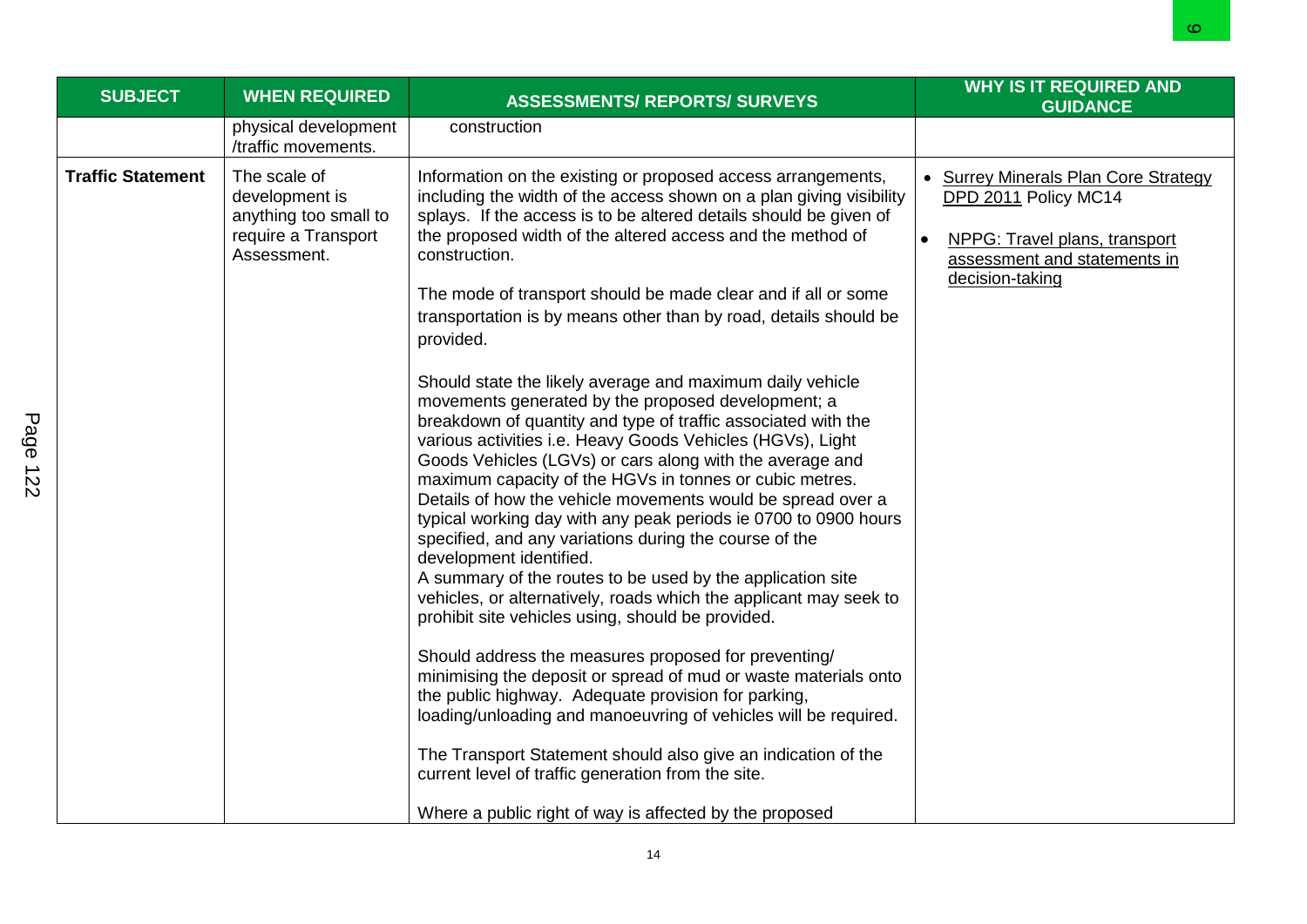| <b>SUBJECT</b>          | <b>WHEN REQUIRED</b>                                                                                                                                                                                                                                                                                                                                                                                                                                                                                                                                                                                                                                 | <b>ASSESSMENTS/ REPORTS/ SURVEYS</b>                                                                                                                                                                                                                                                                                                                                                                                                                                                                                                                                                                                                                                                                                                                                       | <b>WHY IS IT REQUIRED AND</b><br><b>GUIDANCE</b>                                                                                                                                                                                                                                                                                                                                                                                                                       |
|-------------------------|------------------------------------------------------------------------------------------------------------------------------------------------------------------------------------------------------------------------------------------------------------------------------------------------------------------------------------------------------------------------------------------------------------------------------------------------------------------------------------------------------------------------------------------------------------------------------------------------------------------------------------------------------|----------------------------------------------------------------------------------------------------------------------------------------------------------------------------------------------------------------------------------------------------------------------------------------------------------------------------------------------------------------------------------------------------------------------------------------------------------------------------------------------------------------------------------------------------------------------------------------------------------------------------------------------------------------------------------------------------------------------------------------------------------------------------|------------------------------------------------------------------------------------------------------------------------------------------------------------------------------------------------------------------------------------------------------------------------------------------------------------------------------------------------------------------------------------------------------------------------------------------------------------------------|
|                         |                                                                                                                                                                                                                                                                                                                                                                                                                                                                                                                                                                                                                                                      | development, details should be provided.                                                                                                                                                                                                                                                                                                                                                                                                                                                                                                                                                                                                                                                                                                                                   |                                                                                                                                                                                                                                                                                                                                                                                                                                                                        |
| Transport<br>Assessment | When a development<br>proposal has<br>significant <sup>14</sup> transport<br>implications. A TA is<br>likely to be required<br>for development:<br>• generating 30 or<br>more two-way<br>vehicle<br>movements per<br>hour<br>100 plus two-way<br>$\bullet$<br>vehicle<br>movements per<br>day<br>any development<br>$\bullet$<br>proposed in a<br>location within or<br>adjacent to an<br>AQMA.<br>Applicants are<br>advised to discuss<br>this matter during pre-<br>application<br>discussions. If<br>proposals have an<br>impact on the<br><b>Strategic Road</b><br>Network, the<br>applicant should<br>discuss the proposal<br>with the Highways | When a development is EIA development, a Transport<br>Assessment can be included with the Environmental<br>Assessment. When this is the case it will, however, need to<br>consider the environmental impact of the traffic not just the<br>impact on the highway network.<br>Should illustrate accessibility to the site by all modes of<br>transport, and the likely modal split of journeys to and from the<br>site. Should also give details of proposed measures to improve<br>access by public transport, walking and cycling, to reduce the<br>need for parking associated with the proposal and to mitigate<br>transport impacts.<br>All submissions should include proposals to reduce the<br>transportation impact of the development and adequate<br>mitigation. | • Surrey Minerals Plan Core Strategy<br>DPD 2011 Policy MC14<br>• Chapter 4 of 'Guidance on Transport<br>Assessment' gives more detail on<br>preparing a transport assessment,<br>the framework and information and<br>type of assessment required.<br>• Department for Transport Circular<br>02/13 "The Strategic Road Network<br>and the Delivery of Sustainable<br>Development"<br>NPPG: Travel plans, transport<br>assessment and statements in<br>decision-taking |

 $14$  Significant normally means a 10% increase in HGV movement but should be considered on a case-by-case basis.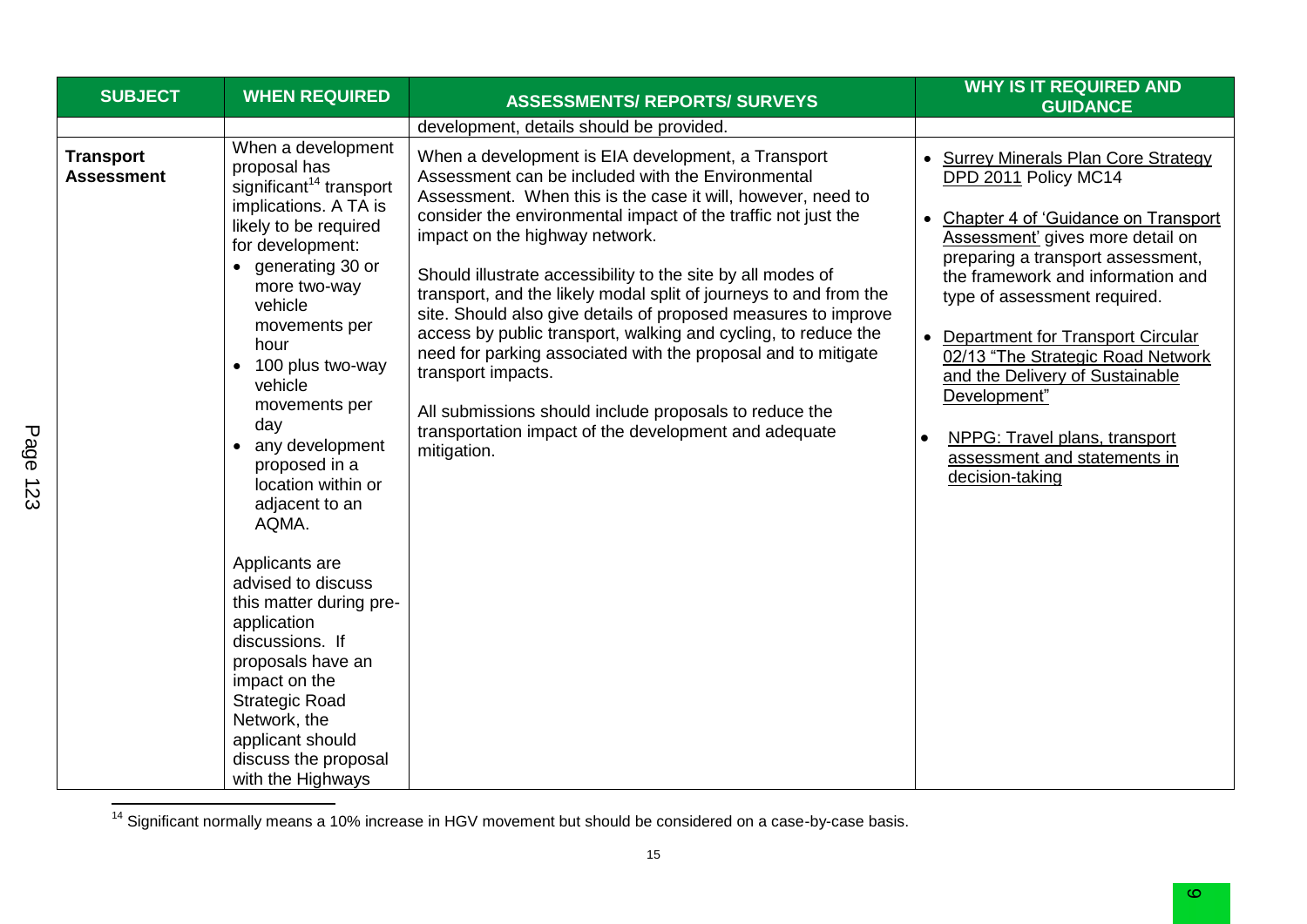### **7. GEOLOGICAL, LAND AND SOILS**

|                                               |                                                                                                                                                                                                                                                                                                                                                                                         |                                                                                                                                                                                                                                                                                                                                                                                                                                                                                                                                                                                                                                                                                                                                                                                                                                                                                                                                                                                                                                                                                                                                                                                                                                                                                                                                                                                                                                                                                                                                                                                                                                                                                | <u>o</u>                                                                                                                                                                                                                                                                                                                                                                                                                                                                                                                                                                                                                                                                                                                          |
|-----------------------------------------------|-----------------------------------------------------------------------------------------------------------------------------------------------------------------------------------------------------------------------------------------------------------------------------------------------------------------------------------------------------------------------------------------|--------------------------------------------------------------------------------------------------------------------------------------------------------------------------------------------------------------------------------------------------------------------------------------------------------------------------------------------------------------------------------------------------------------------------------------------------------------------------------------------------------------------------------------------------------------------------------------------------------------------------------------------------------------------------------------------------------------------------------------------------------------------------------------------------------------------------------------------------------------------------------------------------------------------------------------------------------------------------------------------------------------------------------------------------------------------------------------------------------------------------------------------------------------------------------------------------------------------------------------------------------------------------------------------------------------------------------------------------------------------------------------------------------------------------------------------------------------------------------------------------------------------------------------------------------------------------------------------------------------------------------------------------------------------------------|-----------------------------------------------------------------------------------------------------------------------------------------------------------------------------------------------------------------------------------------------------------------------------------------------------------------------------------------------------------------------------------------------------------------------------------------------------------------------------------------------------------------------------------------------------------------------------------------------------------------------------------------------------------------------------------------------------------------------------------|
| <b>SUBJECT</b>                                | <b>WHEN REQUIRED</b>                                                                                                                                                                                                                                                                                                                                                                    | <b>ASSESSMENTS/ REPORTS/ SURVEYS</b>                                                                                                                                                                                                                                                                                                                                                                                                                                                                                                                                                                                                                                                                                                                                                                                                                                                                                                                                                                                                                                                                                                                                                                                                                                                                                                                                                                                                                                                                                                                                                                                                                                           | <b>WHY IS IT REQUIRED AND</b><br><b>GUIDANCE</b>                                                                                                                                                                                                                                                                                                                                                                                                                                                                                                                                                                                                                                                                                  |
|                                               | Agency.                                                                                                                                                                                                                                                                                                                                                                                 |                                                                                                                                                                                                                                                                                                                                                                                                                                                                                                                                                                                                                                                                                                                                                                                                                                                                                                                                                                                                                                                                                                                                                                                                                                                                                                                                                                                                                                                                                                                                                                                                                                                                                |                                                                                                                                                                                                                                                                                                                                                                                                                                                                                                                                                                                                                                                                                                                                   |
| 7. GEOLOGICAL, LAND AND SOILS                 |                                                                                                                                                                                                                                                                                                                                                                                         |                                                                                                                                                                                                                                                                                                                                                                                                                                                                                                                                                                                                                                                                                                                                                                                                                                                                                                                                                                                                                                                                                                                                                                                                                                                                                                                                                                                                                                                                                                                                                                                                                                                                                |                                                                                                                                                                                                                                                                                                                                                                                                                                                                                                                                                                                                                                                                                                                                   |
| <b>SUBJECT</b>                                | <b>WHEN REQUIRED</b>                                                                                                                                                                                                                                                                                                                                                                    | <b>ASSESSMENTS/ REPORTS/ SURVEYS</b>                                                                                                                                                                                                                                                                                                                                                                                                                                                                                                                                                                                                                                                                                                                                                                                                                                                                                                                                                                                                                                                                                                                                                                                                                                                                                                                                                                                                                                                                                                                                                                                                                                           | <b>WHY IS IT REQUIRED AND</b>                                                                                                                                                                                                                                                                                                                                                                                                                                                                                                                                                                                                                                                                                                     |
|                                               |                                                                                                                                                                                                                                                                                                                                                                                         |                                                                                                                                                                                                                                                                                                                                                                                                                                                                                                                                                                                                                                                                                                                                                                                                                                                                                                                                                                                                                                                                                                                                                                                                                                                                                                                                                                                                                                                                                                                                                                                                                                                                                | <b>GUIDANCE</b>                                                                                                                                                                                                                                                                                                                                                                                                                                                                                                                                                                                                                                                                                                                   |
| <b>Contaminated</b><br><b>Land Assessment</b> | When contamination<br>of soil, groundwater,<br>or from hazardous<br>soil gas is known or<br>suspected, on or in<br>the vicinity of the site,<br>based on present or<br>previous uses of the<br>site or its<br>surroundings.<br>Also when there is a<br>potential risk from<br>naturally occurring<br>hazards in the ground<br>such as arsenic,<br>radon and methane<br>/carbon dioxide. | The Applicant should provide proportionate but sufficient site<br>investigation information (a risk assessment) to assess the<br>existence or otherwise of contamination, its nature and extent,<br>and the risks it may pose to whom/what (i.e. all identified<br>receptors) so that the risks can be assessed and if necessary<br>reduced to an acceptable level by remediation or mitigation.<br>The risk assessment should identify the potential sources,<br>pathways and receptors ('pollutant linkages') and evaluate the<br>risks. This information will enable the County Planning Authority<br>to determine whether further more detailed investigation is<br>required, or whether any proposed remediation or mitigation is<br>satisfactory.<br>As a minimum, a desktop study, site walkover and initial Tier 1<br>risk assessment will be required (Phase 1). This may be<br>sufficient to develop a conceptual model of the source of<br>contamination, the pathways by which it might reach vulnerable<br>receptors and options to show how the identified pollutant<br>linkages can be broken. The study shall be carried out by a<br>competent and suitably qualified specialist.<br>Unless this initial assessment clearly demonstrates with<br>complete confidence that the risk from contamination can be<br>satisfactorily reduced to an acceptable level and the remedial or<br>mitigation measures are viable, further site investigations and<br>Tiers of risk assessment (Phase 2 intrusive ground investigation)<br>and the development of a mitigation or remediation strategy and<br>verification plan will be needed before the application can be | <b>National Planning Policy Framework</b><br>(NPPF) 2012. Paragraphs 109, 120,<br>121, and the definition of "Site<br>Investigation Information" given in<br>Annex 2, page 56.<br><b>Environment Agency Groundwater</b><br>Protection guides (March 2017)<br><b>Borough or District Council</b><br>$\bullet$<br>Contaminated Land Officer.<br><b>Environment Agency Guidance</b><br>http://planningguidance.communitie<br>s.gov.uk/blog/guidance/land-<br>affected-by-contamination/land-<br>affected-by-contamination-<br>guidance/<br>BS 10175:2011 +A1:2013<br>Investigation of potentially<br>contaminated sites. Code of<br>Practice<br>CL:AIRE Model Procedures for the<br>$\bullet$<br>Management of Land<br>Contamination |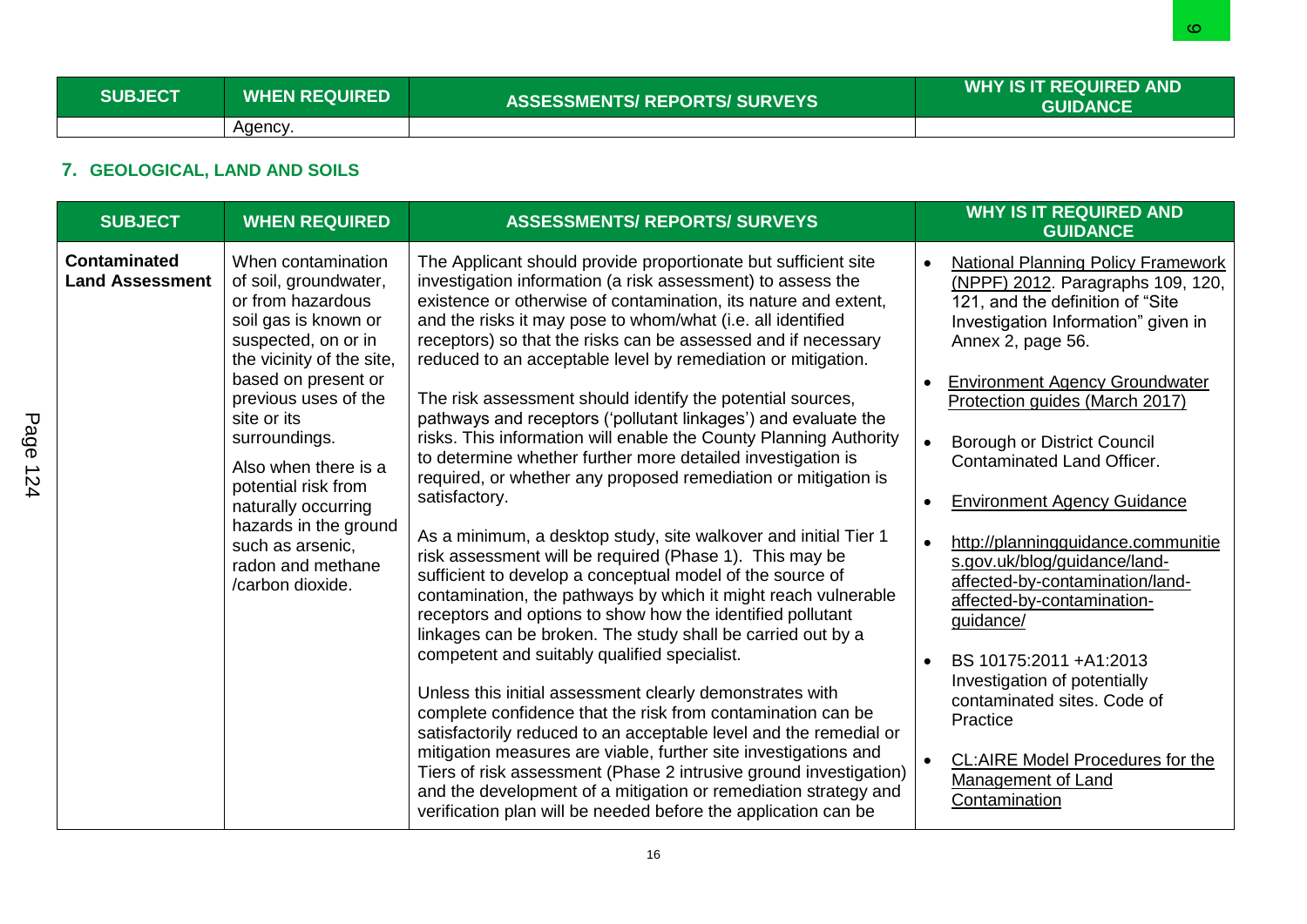| <b>SUBJECT</b>                        | <b>WHEN REQUIRED</b>                                                                                                                                                                                                                                                                                                                                                                 | <b>ASSESSMENTS/ REPORTS/ SURVEYS</b>                                                                                                                                                                                                                                                                                                                                                                                                                                                                                                                                                                                                                                                                                                                                                                                                                                                 | <b>WHY IS IT REQUIRED AND</b><br><b>GUIDANCE</b>                                                                                                                                                                                           |
|---------------------------------------|--------------------------------------------------------------------------------------------------------------------------------------------------------------------------------------------------------------------------------------------------------------------------------------------------------------------------------------------------------------------------------------|--------------------------------------------------------------------------------------------------------------------------------------------------------------------------------------------------------------------------------------------------------------------------------------------------------------------------------------------------------------------------------------------------------------------------------------------------------------------------------------------------------------------------------------------------------------------------------------------------------------------------------------------------------------------------------------------------------------------------------------------------------------------------------------------------------------------------------------------------------------------------------------|--------------------------------------------------------------------------------------------------------------------------------------------------------------------------------------------------------------------------------------------|
|                                       |                                                                                                                                                                                                                                                                                                                                                                                      | determined.<br>The Applicant is required to ensure that land, after development,<br>is not capable of being determined as contaminated land under<br>Part 2A of the EPA 1990.<br>Early consultation with the CPA and Environment Agency is<br>recommended to determine likely requirements for submission<br>with the planning application.<br>For EIA development the risk assessments undertaken of land<br>potentially affected by contamination should inform the<br>Environmental Impact Assessment.                                                                                                                                                                                                                                                                                                                                                                            | Approved Document C - Site<br>preparation and resistance to<br>contaminates and moisture (2004<br>Edition incorporating 2010 and 2013<br>amendments)<br>National Quality Mark Scheme for<br><b>Land Contamination Management</b><br>(NQMS) |
| <b>Stability</b><br><b>Assessment</b> | A land/ slope stability<br>report will be required<br>when<br>the proposal<br>$\bullet$<br>involves<br>substantial<br>engineering works<br>there are good<br>$\bullet$<br>reasons to believe<br>that the ground is<br>unstable<br>the proposed<br>$\bullet$<br>development<br>could affect the<br>land or adjoining<br>$land15$ .<br>This may include the<br>effects of both natural | A land/ slope stability investigation should be carried out by a<br>professional qualified engineer and involve site investigations<br>and a geotechnical appraisal.<br>A land/ slope stability risk assessment report should be<br>submitted and should include information on:<br>• an understanding of the factors influencing stability<br>• an assessment of whether or not the site is stable and has an<br>adequate level of protection<br>• land is capable of supporting the loads to be imposed;<br>• development will be threatened by unstable slopes on or<br>adjacent to the site;<br>• development will initiate slope instability which may threaten<br>neighbouring land;<br>• site could be affected by ground movements due to natural<br>cavities or past, present or future mining activities. Any<br>remedial or precautionary measures necessary to reduce or | <b>Planning Policy Guidance: Land</b><br><b>Stability</b><br><b>National Planning Policy Guidance:</b><br><b>Quarry Slope Stability</b>                                                                                                    |

 $\overline{a}$ <sup>15</sup> The County Planning Authority accept that during quarrying operations that quarry slope stability falls within the remit of the Health and Safety Executive (HSE). However when a quarry site has gone into restoration and aftercare, this remit falls within the scope of the County Planning Authority.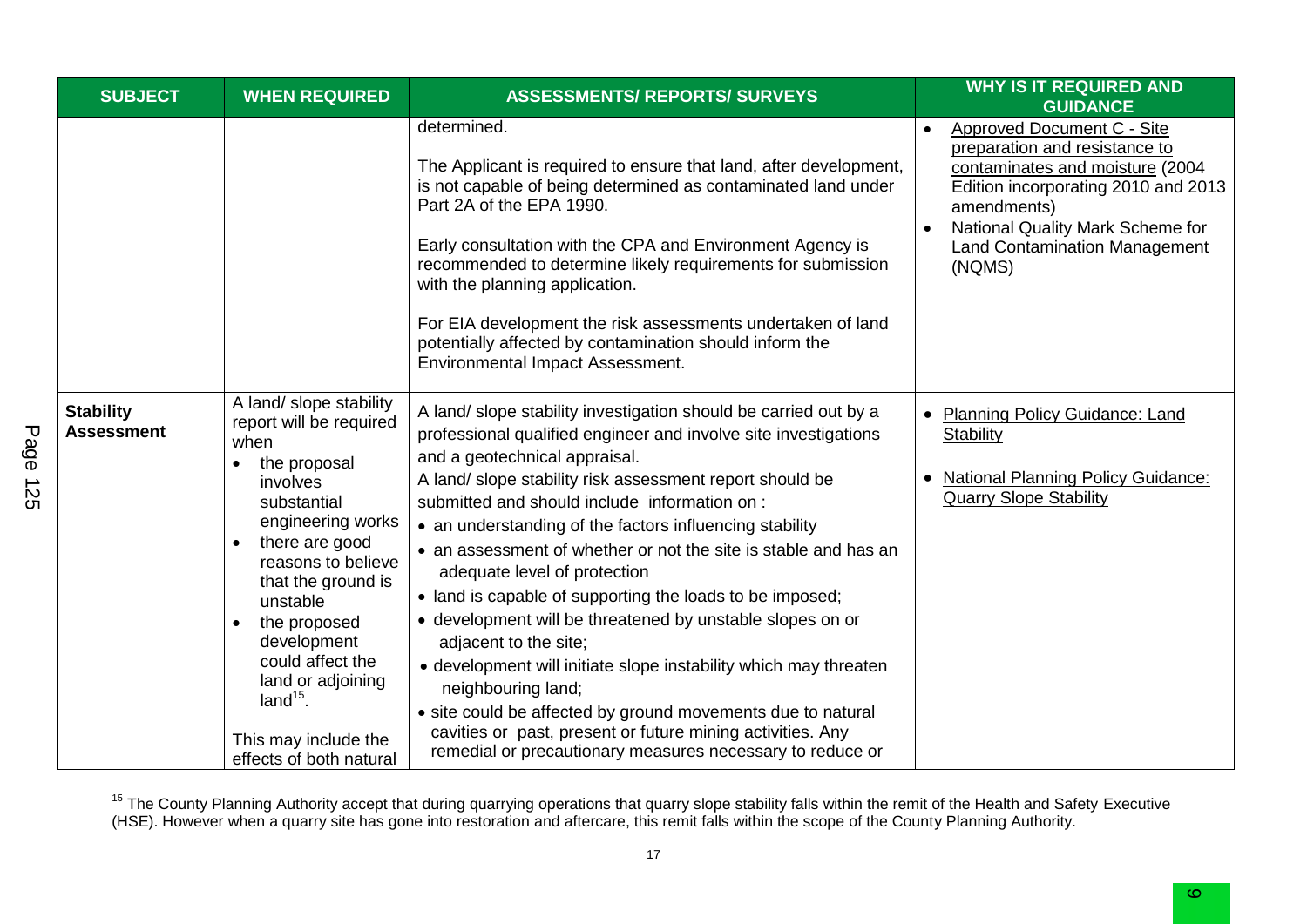| <b>SUBJECT</b>                                                        | <b>WHEN REQUIRED</b>                                                                                                                                                                                                | <b>ASSESSMENTS/ REPORTS/ SURVEYS</b>                                                                                                                                                                                                                                                                                                                                                                                                                                                                                                                                                                                 | <b>WHY IS IT REQUIRED AND</b><br><b>GUIDANCE</b>                                                                                                                                                                                                                                                                                                                                                 |
|-----------------------------------------------------------------------|---------------------------------------------------------------------------------------------------------------------------------------------------------------------------------------------------------------------|----------------------------------------------------------------------------------------------------------------------------------------------------------------------------------------------------------------------------------------------------------------------------------------------------------------------------------------------------------------------------------------------------------------------------------------------------------------------------------------------------------------------------------------------------------------------------------------------------------------------|--------------------------------------------------------------------------------------------------------------------------------------------------------------------------------------------------------------------------------------------------------------------------------------------------------------------------------------------------------------------------------------------------|
|                                                                       | and manmade<br>underground cavities;<br>unstable slopes and<br>ground compression.                                                                                                                                  | overcome the risk of instability should be put forward.                                                                                                                                                                                                                                                                                                                                                                                                                                                                                                                                                              |                                                                                                                                                                                                                                                                                                                                                                                                  |
| <b>Agricultural Land</b><br><b>Classification and</b><br><b>Soils</b> | Where proposal<br>affects the best and<br>versatile agricultural<br>land classified as<br>Grade 1, 2 or 3a and<br>can also include<br>applications involving<br>land filling for the<br>purposes of<br>restoration. | Information which demonstrates:<br>The quality of existing agricultural land<br>$\bullet$<br>The quality of imported soils/ other waste materials and how<br>$\bullet$<br>they would improve the land for agricultural purposes<br>Measures that would be taken to safeguard the soil qualities<br>during storage and restoration<br>How the agricultural land classification would be protected<br>$\bullet$<br>or on completion of proposed operation, would be returned<br>to the same agricultural land grade classification and the<br>quality off any agricultural land lost and justification for its<br>loss | • Agricultural Land Classification of<br>England & Wales 1988<br>• Natural England Technical<br><b>Information Note TIN049</b><br>"Agricultural Land Classification:<br>protecting the best & most versatile<br>agricultural land"<br>http://publications.naturalengland.org<br>.uk/publication/35012<br>• Good Practice Guide for Handling<br>Soils (April 2000) prepared on behalf<br>of MAFF. |

### **8. WATER ENVIRONMENT**

| <b>SUBJECT</b>                         | <b>WHEN REQUIRED</b>                                                  | <b>ASSESSMENTS/ REPORTS/ SURVEYS</b>                                                                                                                                                                                     | <b>WHY IS IT REQUIRED AND</b><br><b>GUIDANCE</b>                                                    |
|----------------------------------------|-----------------------------------------------------------------------|--------------------------------------------------------------------------------------------------------------------------------------------------------------------------------------------------------------------------|-----------------------------------------------------------------------------------------------------|
| <b>Flood Risk</b><br><b>Assessment</b> | All development<br>proposals located<br>within Flood Zones 2          | Assessment to establish the impact of the proposed<br>development on the floodplain and level of risk of all forms of<br>flooding to and from the development demonstrating                                              | <b>National Planning Policy Framework</b><br>2012 (Para 93-108).                                    |
|                                        | and/or 3.<br>Where the<br>development is to be                        | • whether a proposed development is likely to be affected by<br>current or future flooding from any source<br>whether it will increase flood risk elsewhere;<br>• how these flood risks will be managed now and over the | • Environment Agency Guidance<br>"Flood risk assessment for planning<br>applications", October 2015 |
|                                        | located within Flood<br>Zone 1 and the site<br>area is greater than 1 | developments lifetime,<br>whether the measures proposed to deal with these effects<br>and risks are appropriate;                                                                                                         | • NPPG: Flood Risk and Coastal<br>Change                                                            |
|                                        | hectare in size and<br>where the                                      | consideration of climate change<br>opportunities to reduce the probability and consequences of                                                                                                                           | • District and Borough Strategic Flood<br><b>Risk Assessments</b>                                   |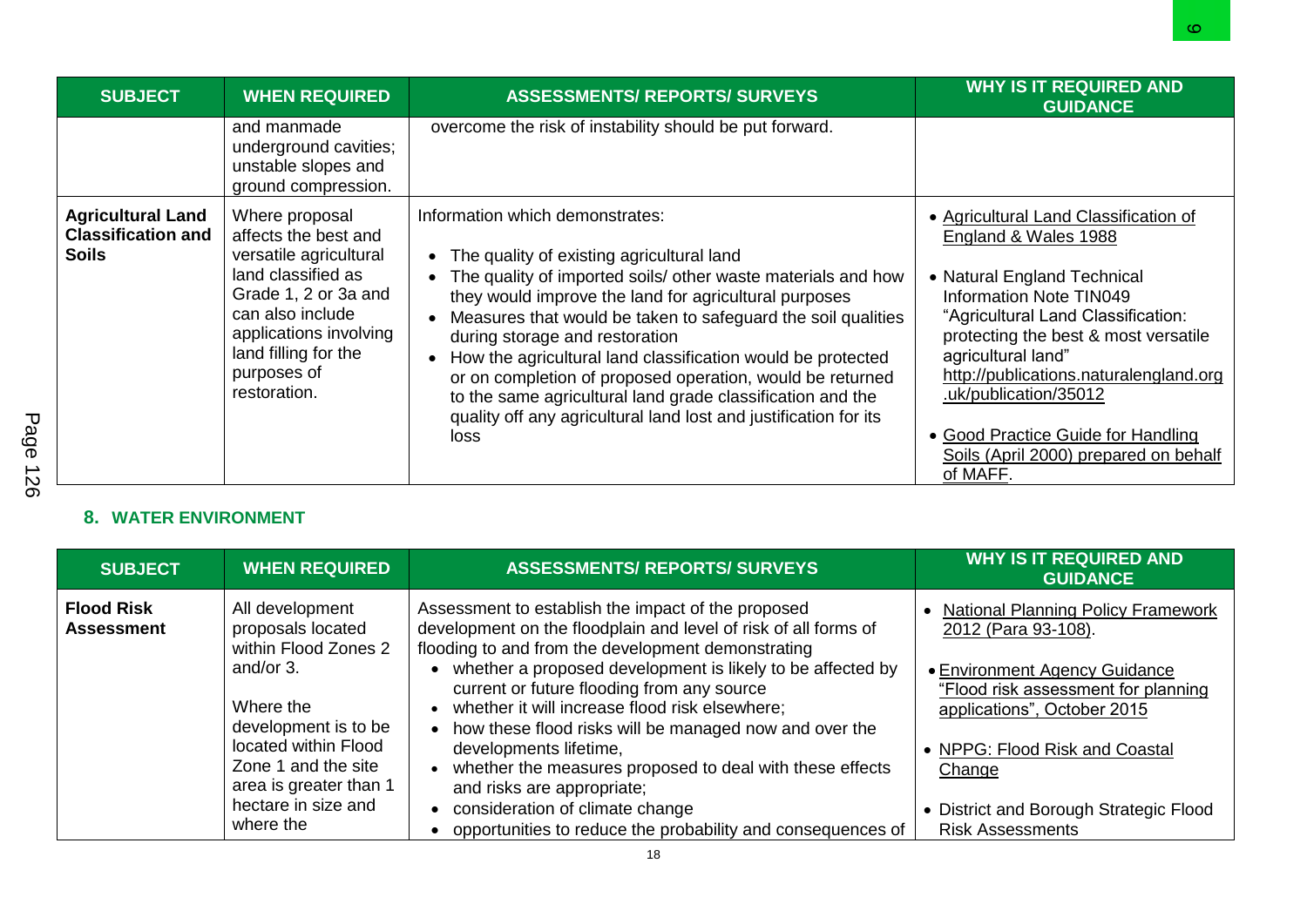| <b>SUBJECT</b>                                | <b>WHEN REQUIRED</b>                                                                                                                                                                                                                                                                                                                                                                                                                                                                                                                                                                                                                            | <b>ASSESSMENTS/ REPORTS/ SURVEYS</b>                                                                                                                                                                                                                                                                                                                                                                                                                                                                                                                                 | <b>WHY IS IT REQUIRED AND</b><br><b>GUIDANCE</b> |
|-----------------------------------------------|-------------------------------------------------------------------------------------------------------------------------------------------------------------------------------------------------------------------------------------------------------------------------------------------------------------------------------------------------------------------------------------------------------------------------------------------------------------------------------------------------------------------------------------------------------------------------------------------------------------------------------------------------|----------------------------------------------------------------------------------------------------------------------------------------------------------------------------------------------------------------------------------------------------------------------------------------------------------------------------------------------------------------------------------------------------------------------------------------------------------------------------------------------------------------------------------------------------------------------|--------------------------------------------------|
|                                               | <b>Environment Agency</b><br>or Local Drainage<br>Engineer has<br>indicated that there<br>may be a land<br>drainage problem.<br>All proposals for new<br>development<br>(including minor<br>development and<br>changes of use) in an<br>area within Flood<br>Zone 1 which has<br>critical drainage<br>problems and/ or<br>where a Surface<br>Water Management<br>Plan or equivalent<br>document is in place<br>which indicates that<br>the site may be<br>subject to drainage<br>problems; and/ or<br>where the proposed<br>development or<br>change of use to a<br>more vulnerable class<br>may be subject to<br>other sources of<br>flooding. | flooding,<br>• evidence for the County Planning Authority to apply (if<br>necessary) the Sequential Test<br>mitigation measures and emergency evacuation procedures<br>$\bullet$<br>necessary.<br>whether the development will be safe and pass the<br>Exception Test, if applicable.<br>The sequential and exception tests required for a site and for<br>development within site (i.e. siting vulnerable development<br>outside the flood plain) can be found on the Environment<br>Agency webpages "Guidance: flood risk assessment for<br>planning applications" |                                                  |
| <b>Sustainable</b><br><b>Drainage Systems</b> | Required for all major<br>developments:                                                                                                                                                                                                                                                                                                                                                                                                                                                                                                                                                                                                         | An assessment (taking into account different factors including<br>the layout of the site, the topography and geology)                                                                                                                                                                                                                                                                                                                                                                                                                                                | • Planning Policy Guidance para 051              |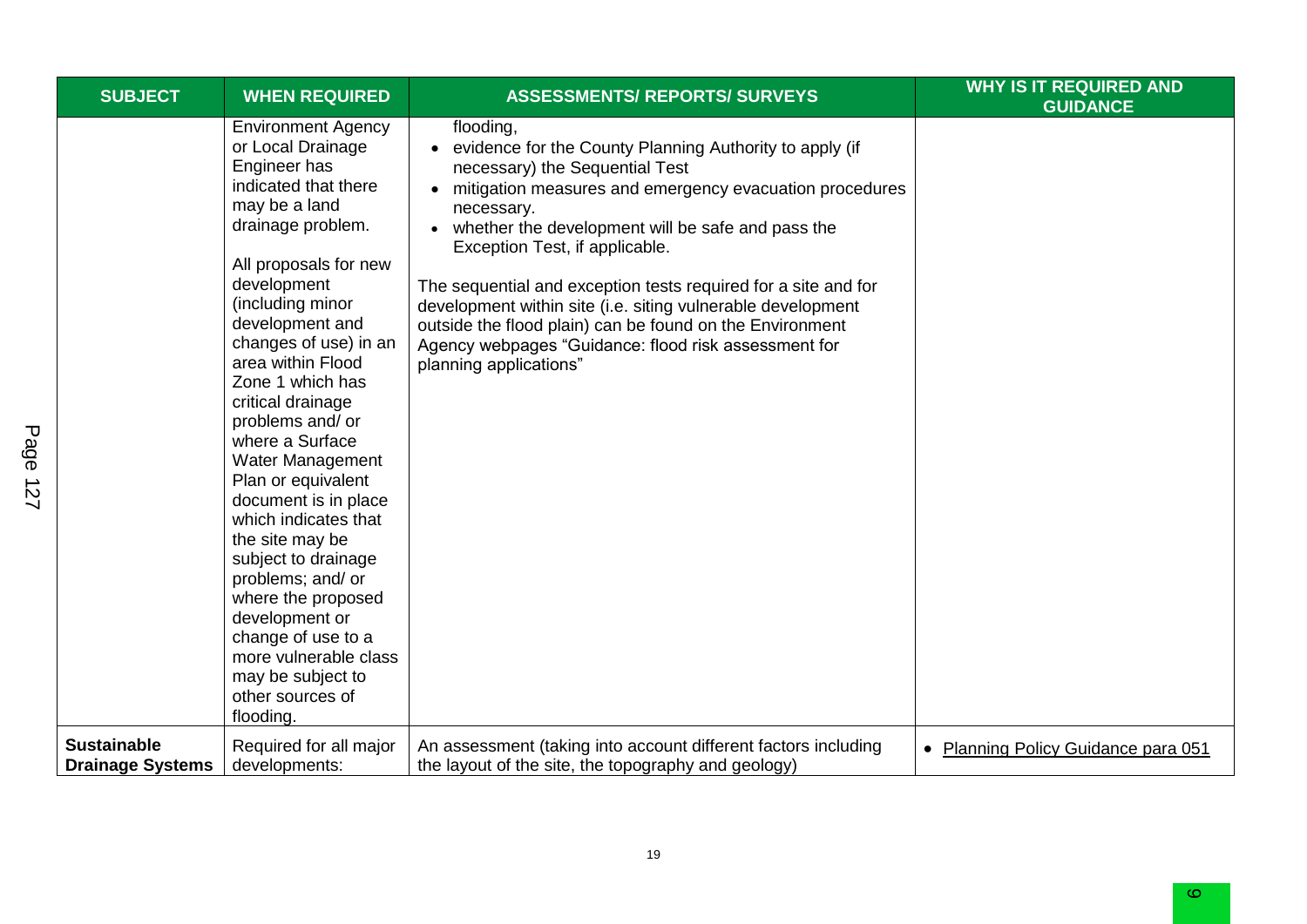| <b>SUBJECT</b> | <b>WHEN REQUIRED</b>                                                                                                                                                                                                                                                    | <b>ASSESSMENTS/ REPORTS/ SURVEYS</b>                                                                                                                                                                                                                                                                                                                                                                                                                                                                                                                                                                                                                                                                                                                                                                                                                                                                                                                                                                                                                                                                                                                                                                                                                                                                                                                                                                                                                                                                                                                                                                                                                                                                         | <b>WHY IS IT REQUIRED AND</b><br><b>GUIDANCE</b>                                                                                                                                                                                                                                                                                                                                                                                                                        |
|----------------|-------------------------------------------------------------------------------------------------------------------------------------------------------------------------------------------------------------------------------------------------------------------------|--------------------------------------------------------------------------------------------------------------------------------------------------------------------------------------------------------------------------------------------------------------------------------------------------------------------------------------------------------------------------------------------------------------------------------------------------------------------------------------------------------------------------------------------------------------------------------------------------------------------------------------------------------------------------------------------------------------------------------------------------------------------------------------------------------------------------------------------------------------------------------------------------------------------------------------------------------------------------------------------------------------------------------------------------------------------------------------------------------------------------------------------------------------------------------------------------------------------------------------------------------------------------------------------------------------------------------------------------------------------------------------------------------------------------------------------------------------------------------------------------------------------------------------------------------------------------------------------------------------------------------------------------------------------------------------------------------------|-------------------------------------------------------------------------------------------------------------------------------------------------------------------------------------------------------------------------------------------------------------------------------------------------------------------------------------------------------------------------------------------------------------------------------------------------------------------------|
| (SuDS)         | where the<br>development is<br>located in Flood<br>Zone 2 or 3<br>• where known<br>drainage problems<br>exists<br>where the<br>$\bullet$<br>development<br>includes<br>impermeable hard<br>surfacing<br>where the<br>development<br>involves land<br>raising activities | demonstrating how any surface water generated from the<br>development will be controlled as near to its source as possible.<br>A drainage strategy (including FRA where applicable, proposed<br>drainage layout and calculations) shall be submitted to<br>demonstrate that the development does not flood or increase<br>flooding downstream. Sustainable drainage for the site shall be<br>proposed in accordance with SUDs surface water management<br>hierarchy of prevention, reduction, source control, site control<br>and regional control (the accepted hierarchy of surface water<br>discharge options is infiltration, then attenuation and discharge<br>to: watercourse, surface water sewer, other sewer).<br>Evidence shall be provided to demonstrate that the most<br>sustainable strategy is proposed taking into account flood risk,<br>site layout, topography, geology, etc). Any assessment should<br>be accompanied by the Surrey County Council Model Surface<br>Water Drainage Statement Proforma <sup>16</sup> .<br>Where the intention is to incorporate infiltration SUDS, their<br>feasibility shall be demonstrated through approved intrusive<br>geotechnical surveys to establish infiltration rates, ground water<br>levels and ground contamination.<br>Should actual infiltration rates (via intrusive tests) not be readily<br>available (reason to be stated in drainage strategy), desktop<br>study demonstrating evidence of likely ground conditions (from<br>British Geological Survey or other sources) of the site could be<br>used. In such instance, an alternate strategy shall also be<br>submitted to demonstrate how the site would drain if infiltration is | • Written Ministerial Statement 2014 <sup>18</sup><br>Surrey Advice Note supporting the<br>provision of a Surface Water<br>Drainage Statement <sup>19</sup><br>• Water. People. Places: A guide for<br>master planning sustainable<br>drainage into developments <sup>20</sup><br>• Sustainable drainage systems: non-<br>statutory technical standards 2015 <sup>21</sup><br>• LASOO Guidance on meeting the<br>national standards<br>• The Lead Local Flood Authority |

<sup>&</sup>lt;sup>16</sup> Can be found on [http://www.surreycc.gov.uk/people-and-community/emergency-planning-and-community-safety/flooding-advice/more-about-flooding/suds](http://www.surreycc.gov.uk/people-and-community/emergency-planning-and-community-safety/flooding-advice/more-about-flooding/suds-planning-advice)[planning-advice](http://www.surreycc.gov.uk/people-and-community/emergency-planning-and-community-safety/flooding-advice/more-about-flooding/suds-planning-advice)

<sup>&</sup>lt;sup>18</sup> <http://www.parliament.uk/business/publications/written-questions-answers-statements/written-statement/Commons/2014-12-18/HCWS161>

<sup>&</sup>lt;sup>19</sup> [http://www.surreycc.gov.uk/\\_data/assets.pdf\\_file/0011/52769/SUDS-Advice-Notes.pdf](http://www.surreycc.gov.uk/_data/assets.pdf_file/0011/52769/SUDS-Advice-Notes.pdf)

<sup>&</sup>lt;sup>20</sup> [http://eastsussex.gov.uk.blob.core.windows.net/media/1997/se7-suds-masterplanning\\_low\\_res\\_reduced.pdf](http://eastsussex.gov.uk.blob.core.windows.net/media/1997/se7-suds-masterplanning_low_res_reduced.pdf)

<sup>&</sup>lt;sup>21</sup> <http://www.gov.uk/government/publications/sustainable-drainage-systems-non-statutory-technical-standards>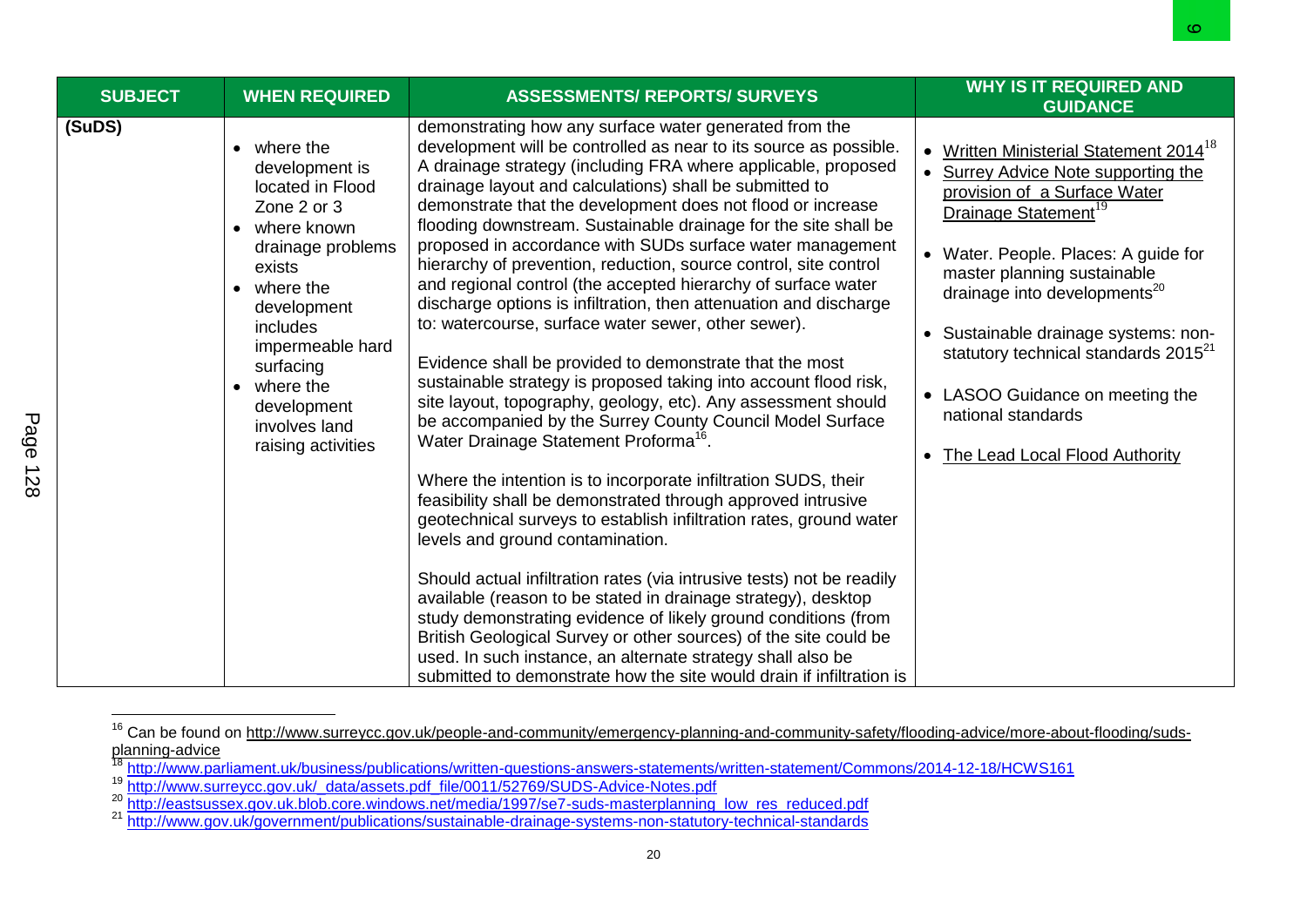| <b>SUBJECT</b>                             | <b>WHEN REQUIRED</b>                                                                                                      | <b>ASSESSMENTS/ REPORTS/ SURVEYS</b>                                                                                                                                                                                                                                                                                                                                                                                                                                                                                                                                                                                                                                                                                                                                                                                                                              | <b>WHY IS IT REQUIRED AND</b><br><b>GUIDANCE</b>                                                                                                                                                                                                                                                                                     |
|--------------------------------------------|---------------------------------------------------------------------------------------------------------------------------|-------------------------------------------------------------------------------------------------------------------------------------------------------------------------------------------------------------------------------------------------------------------------------------------------------------------------------------------------------------------------------------------------------------------------------------------------------------------------------------------------------------------------------------------------------------------------------------------------------------------------------------------------------------------------------------------------------------------------------------------------------------------------------------------------------------------------------------------------------------------|--------------------------------------------------------------------------------------------------------------------------------------------------------------------------------------------------------------------------------------------------------------------------------------------------------------------------------------|
|                                            |                                                                                                                           | not feasible. House or rubble soakaways are not acceptable.<br>Should it be proposed to dispose of surface water into a<br>watercourse, surface water sewer, highway drain or another<br>drainage system, should be accompanied by evidence that the<br>rates are being restricted to greenfield values and the system<br>has adequate capacity downstream and is in a suitable state to<br>accept the water. Where an application is part of a larger site<br>which already has planning permission it is essential that the<br>new proposal does not compromise the drainage scheme<br>already approved.<br>Any works to be carried out which will affect the flow or storage<br>of water within, or which place or alter a structure/obstruction<br>within an ordinary watercourse will require Ordinary<br>Watercourse Consent from Surrey CC <sup>17</sup> . |                                                                                                                                                                                                                                                                                                                                      |
| Hydrogeological/<br>hydrological<br>report | Applications that:<br>Involve significant<br>ground works,<br>dewatering,<br>abstraction; or<br>Propose to infill<br>land | All applications should include:<br>• details of existing groundwater levels;<br>impacts of the development on existing water levels;<br>mitigation measures and management of such impacts; and<br>for applications within a groundwater source protection zone,<br>a risk assessment will be required considering the impact on<br>water quality and resources.<br>For applications involving dewatering or abstraction, the<br>assessment should also include:<br>• calculations of the extent and volumes of dewatering;<br>details of topography and surface drainage, artificial ground,<br>superficial deposits, landslip deposits, rockhead depth,                                                                                                                                                                                                        | The EU Water Framework Directive<br><b>National Planning Policy Framework</b><br>(Para 144)<br><b>British Geological Survey</b><br>$\bullet$<br>(www.bgs.ac.uk/research/groundwat<br>er/datainfo/datainformation.html)<br>NPPG: Water supply, wastewater<br>and water quality<br>NPPG: Flood Risk and Coastal<br>$\bullet$<br>Change |

 $17$  These can include permanent or temporary structures or works. An 'ordinary watercourse' is a watercourse that is not part of a main river and includes rivers, streams, ditches, drains, cuts, culverts, dikes, sluices, sewers (other than public sewers within the meaning of the Water Industry Act 1991) and passages, through which water flows. Consent within Surrey is issued by the Sustainable Drainage and Consenting Team within Surrey County Council. The team can provide information on the requirements for consent and the application procedure and is contactable by email on SuDS@surreycc.gov.uk. Please note consent cannot be issued retrospectively. Works affecting designated Main River require consent from the Environment Agency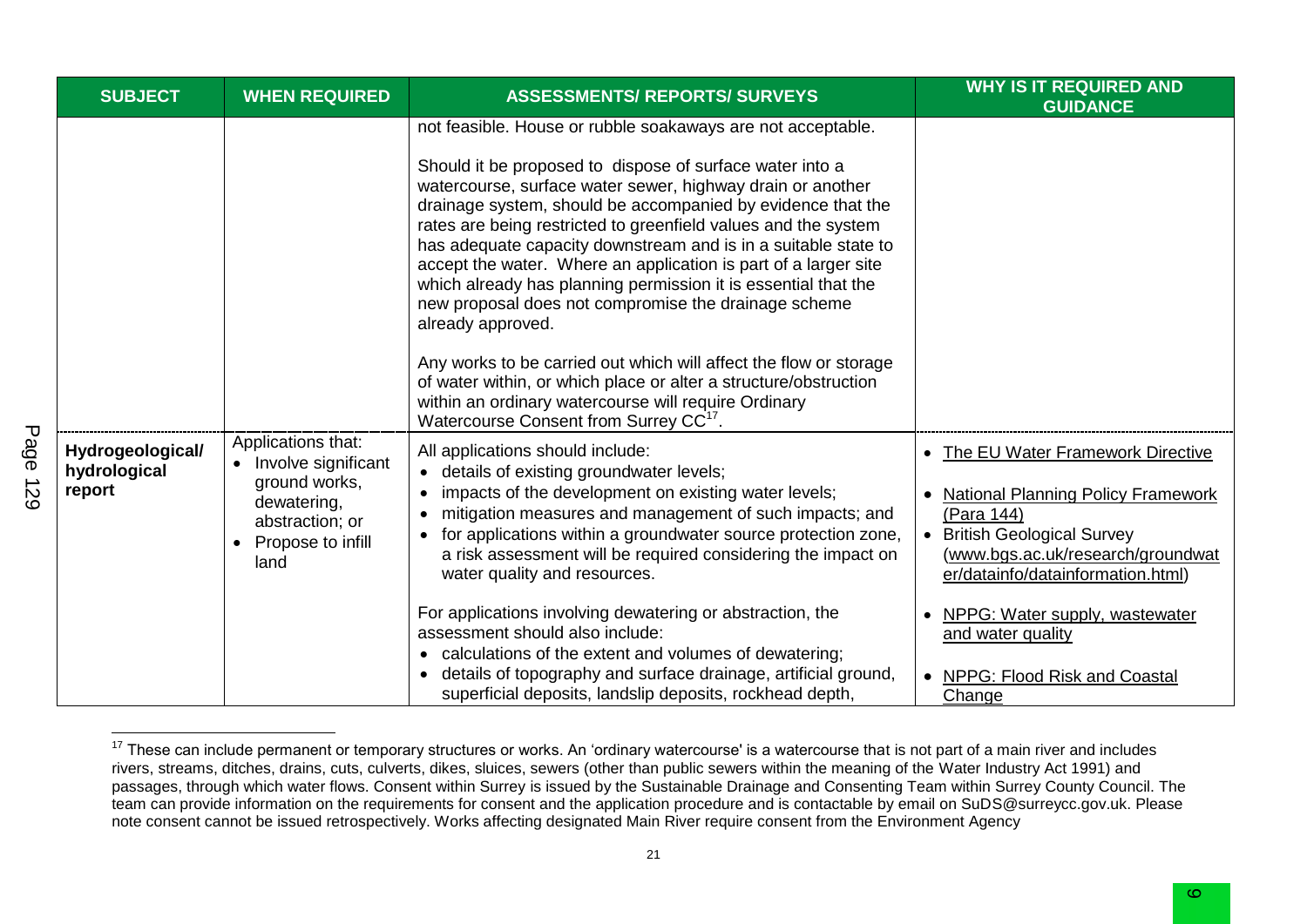|                  |                |                      |                                                                                                                                                                                                                                                                                                                                                                                                                                                                                                                                                                                                                                                                                                                                                                                                                                                                                                                                                                                                                                                                                                                                                                                                                                                                                                                                                                                       | O.                                                                                                                          |
|------------------|----------------|----------------------|---------------------------------------------------------------------------------------------------------------------------------------------------------------------------------------------------------------------------------------------------------------------------------------------------------------------------------------------------------------------------------------------------------------------------------------------------------------------------------------------------------------------------------------------------------------------------------------------------------------------------------------------------------------------------------------------------------------------------------------------------------------------------------------------------------------------------------------------------------------------------------------------------------------------------------------------------------------------------------------------------------------------------------------------------------------------------------------------------------------------------------------------------------------------------------------------------------------------------------------------------------------------------------------------------------------------------------------------------------------------------------------|-----------------------------------------------------------------------------------------------------------------------------|
|                  | <b>SUBJECT</b> | <b>WHEN REQUIRED</b> | <b>ASSESSMENTS/ REPORTS/ SURVEYS</b>                                                                                                                                                                                                                                                                                                                                                                                                                                                                                                                                                                                                                                                                                                                                                                                                                                                                                                                                                                                                                                                                                                                                                                                                                                                                                                                                                  | <b>WHY IS IT REQUIRED AND</b><br><b>GUIDANCE</b>                                                                            |
| Page<br>∸<br>ဗ္ထ |                |                      | bedrock geology and details of any borehole reports<br>including any information with regard to both licensed and<br>unlicensed abstractions, where necessary;<br>details of the natural water table including its depth, source<br>$\bullet$<br>catchment areas and characteristics;<br>consideration of the potential impact upon any wetland SSSI;<br>$\bullet$<br>evidence that third parties will not be affected by the<br>dewatering, and where there is a potential impact upon public<br>and private water supplies, water bodies or watercourses<br>details of mitigating measures must be included in the<br>application;<br>details of proposed methods of dewatering and proposed<br>methods of water disposal;<br>proposed measures to control potential pollution to protect<br>ground and surface water; and<br>any necessary drainage and flood control measures; and<br>proposed monitoring measures, including any requirements<br>for the provision of settlement lagoons; the way in which<br>surface water is to be disposed of; the avoidance of impairing<br>drainage from adjoining areas; and the prevention of material<br>entering open watercourses.<br>Monitoring of the existing water regime for at least 12 months<br>prior to submission of the application may be necessary in order<br>to ensure that surface and groundwater can be safeguarded. | <b>British Hydrological Society</b><br><b>Environment Agency: Groundwater</b><br>protection: principles and practice<br>GP3 |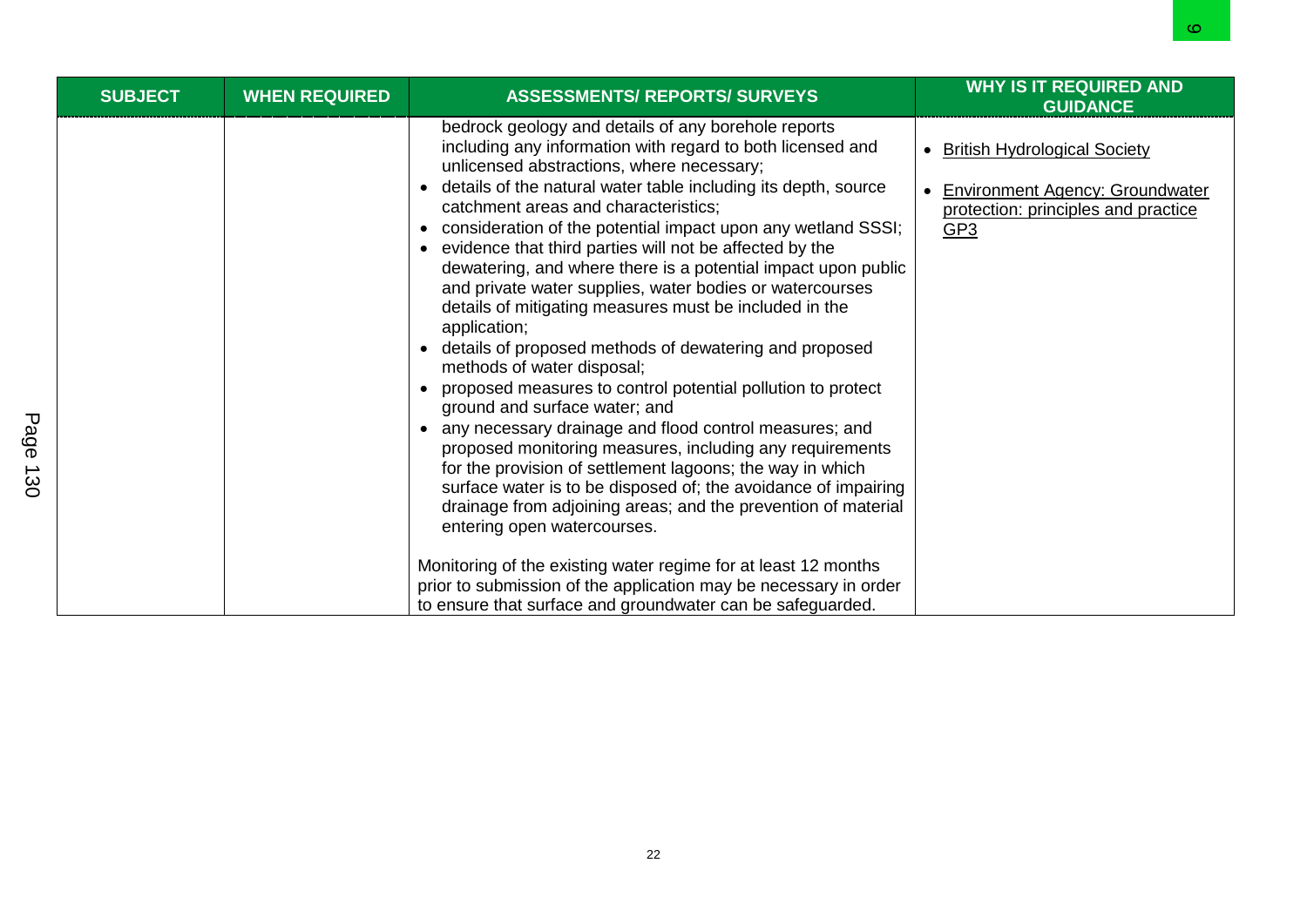#### **9. HERITAGE AND ARCHAEOLOGY**

| <b>SUBJECT</b>         | <b>WHEN REQUIRED</b>                                                     | <b>ASSESSMENTS/ REPORTS/ SURVEYS</b>                                                                                                                                                                                                                                                                                              | <b>WHY IS IT REQUIRED AND</b><br><b>GUIDANCE</b>                              |
|------------------------|--------------------------------------------------------------------------|-----------------------------------------------------------------------------------------------------------------------------------------------------------------------------------------------------------------------------------------------------------------------------------------------------------------------------------|-------------------------------------------------------------------------------|
| <b>Heritage Assets</b> | Where Heritage<br>Assets <sup>22</sup> or features<br>may be affected by | A Heritage Statement setting out the significance of all Heritage<br>Assets affected by a proposed development. The statement<br>should be comprehensive, but proportionate to the level of                                                                                                                                       | <b>Surrey County Council Heritage</b><br><b>Conservation Team Officer</b>     |
|                        | the proposal.                                                            | potential harm posed by the development proposal. Loss of, or<br>damage to, any Heritage Asset will need to be justified within a                                                                                                                                                                                                 | <b>Surrey Historic Environment Record</b>                                     |
|                        |                                                                          | wider context of enhanced understanding of the asset, or an<br>mitigation of greater benefit to the preservation and continued                                                                                                                                                                                                    | <b>Schedule of Ancient Monuments</b>                                          |
|                        |                                                                          | sustainability of heritage features elsewhere within the<br>development.                                                                                                                                                                                                                                                          | <b>Historic England Registered Parks</b><br>and Gardens                       |
| Archaeology            | Where archaeological<br>sites or features may                            | An archaeological assessment is required when a Heritage<br>Statement or pre-application discussion indicates that a Heritage                                                                                                                                                                                                     | <b>Historic England Listed Buildings</b><br><b>Register</b>                   |
|                        | be affected by the<br>proposal.                                          | Asset with an Archaeological Interest <sup>23</sup> is likely to be present on<br>site and/or affected by a development proposal. An assessment<br>should examine the nature and significance of the<br>archaeological resources of the site, in comparison with the<br>nature of the development proposal, and detail the likely | <b>Historic England Good Practice</b><br>Advice notes: GPA1, GPA2 and<br>GPA3 |
|                        |                                                                          | implications for the future survival and management of the<br>resource that arise.                                                                                                                                                                                                                                                | <b>Surrey Historic Landscape</b><br><b>Characterisation Assessment</b>        |
|                        |                                                                          |                                                                                                                                                                                                                                                                                                                                   | NPPG: Conserving and enhancing<br>the historic environment                    |

23

 $^{22}$  A Heritage Asset would be considered to be a nationally or locally Listed Building, Nationally Registered or locally listed Park or Garden, Registered Battlefield, Conservation Area, Historic Landscape and/or associated natural heritage features, or undesignated features or structures of demonstrable historic or cultural heritage interest.

<sup>&</sup>lt;sup>23</sup> An asset of Archaeological Interest is considered to be a Scheduled Monument, a County Site of Archaeological Importance, an Area of High Archaeological Potential, or development application area exceeding 0.4 hectares in size, where it is reasonably considered that previously undocumented archaeological remains might survive.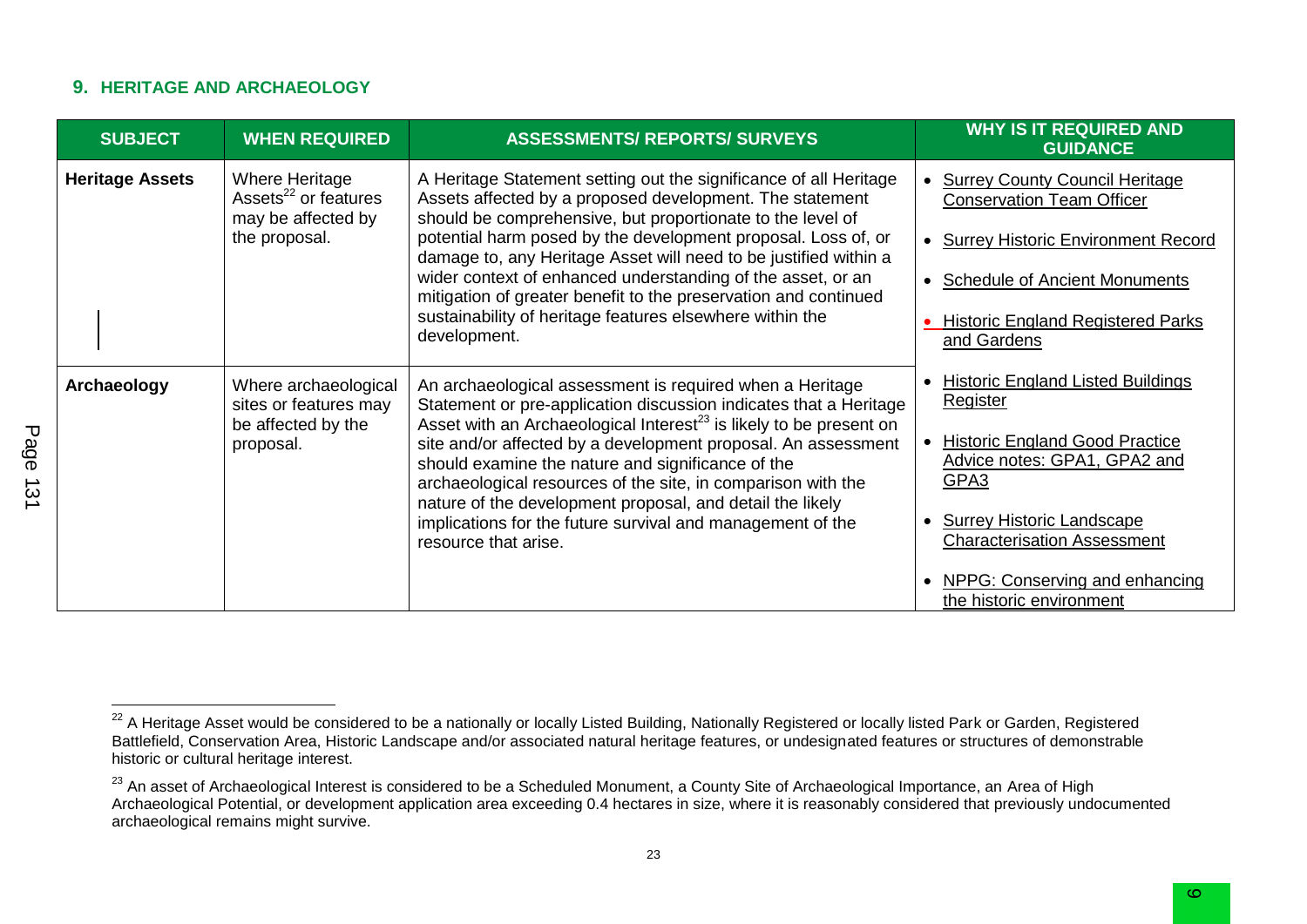# **10. AMENITY**

|             | 10. AMENITY<br><b>SUBJECT</b> | <b>WHEN REQUIRED</b>                                                                                                                                                                                                                                                                                             | <b>ASSESSMENTS/ REPORTS/ SURVEYS</b>                                                                                                                                                                                                                                                                                                                                                                                                                                                                                                                                                                                                                                                                                                                                                                                                                                                                                                                                                                   | <b>WHY IS IT REQUIRED AND</b><br><b>GUIDANCE</b>                                                                                                                                                                                                                                                                                                                                    |
|-------------|-------------------------------|------------------------------------------------------------------------------------------------------------------------------------------------------------------------------------------------------------------------------------------------------------------------------------------------------------------|--------------------------------------------------------------------------------------------------------------------------------------------------------------------------------------------------------------------------------------------------------------------------------------------------------------------------------------------------------------------------------------------------------------------------------------------------------------------------------------------------------------------------------------------------------------------------------------------------------------------------------------------------------------------------------------------------------------------------------------------------------------------------------------------------------------------------------------------------------------------------------------------------------------------------------------------------------------------------------------------------------|-------------------------------------------------------------------------------------------------------------------------------------------------------------------------------------------------------------------------------------------------------------------------------------------------------------------------------------------------------------------------------------|
| Page<br>132 | Lighting<br><b>Assessment</b> | All minerals<br>developments<br>involving any external<br>lighting, including<br>temporary,<br>construction and<br>security lighting.                                                                                                                                                                            | An assessment providing full details of any external lighting<br>including details of:<br>• The number, type, location and height of any lighting<br>including those on columns and/ or buildings<br>• The intensity of the installation (in Lux levels) and spill<br>patterns shown on a plan<br>• The proposed hours of use.<br>Potential for impacts on ecological features<br>Proposed mitigation measures<br>Measures for unforeseen impacts and monitoring                                                                                                                                                                                                                                                                                                                                                                                                                                                                                                                                       | Department for Communities and<br>Local Government's Lighting in the<br>Countryside 1997.<br>Guidance Notes for the Reduction of<br>$\bullet$<br>Obtrusive Light (2011), Institute of<br><b>Lighting Professionals</b><br>Bats and Lighting in the UK (2009),<br>the Bat Conservation Society<br>An appropriately qualified Lighting<br>٠<br>Engineer<br>NPPG: Light pollution      |
|             | <b>Noise</b>                  | Where:<br>the development is<br>$\bullet$<br>likely to affect<br>sensitive land uses<br>such as dwelling,<br>school, or care-<br>home<br>where the<br>development<br>involves the use of<br>mobile site plant,<br>processing plant or<br>machinery such as<br>a crusher,<br>screener,<br>conveyor, or<br>trammel | A noise assessment outlining the existing noise climate<br>(established normally by measurement) and the impact of the<br>proposed development assessment from the noise viewpoint<br>using prediction and measurement techniques as appropriate for<br>any potential noise sensitive development in the locality. If<br>mitigation measures are proposed the impact of noise on<br>sensitive locations should be assessed following implementation<br>of the proposed mitigation measures.<br>For any noise sensitive development, existing or consented,<br>potentially affected by the minerals development, a noise<br>assessment should be prepared by a competent person that<br>defines the baseline sound environment, following appropriate<br>guidance, usually established through measurement, and the<br>impact of the proposed development using prediction and<br>measurement techniques as appropriate. Where criteria in<br>appropriate guidance may be exceeded, mitigation measures | • A qualified acoustic specialist.<br>Your relevant Borough or District<br>$\bullet$<br><b>Council Environmental Health</b><br>Officer.<br>"Guidelines for Noise Control -<br>$\bullet$<br>Minerals and Waste Disposal", 1994<br><b>Surrey County Council</b><br>NPPG: Noise<br>$\bullet$<br>• NPPG: Minerals<br>• BS 4142:2014 "Methods for rating<br>and assessing industrial and |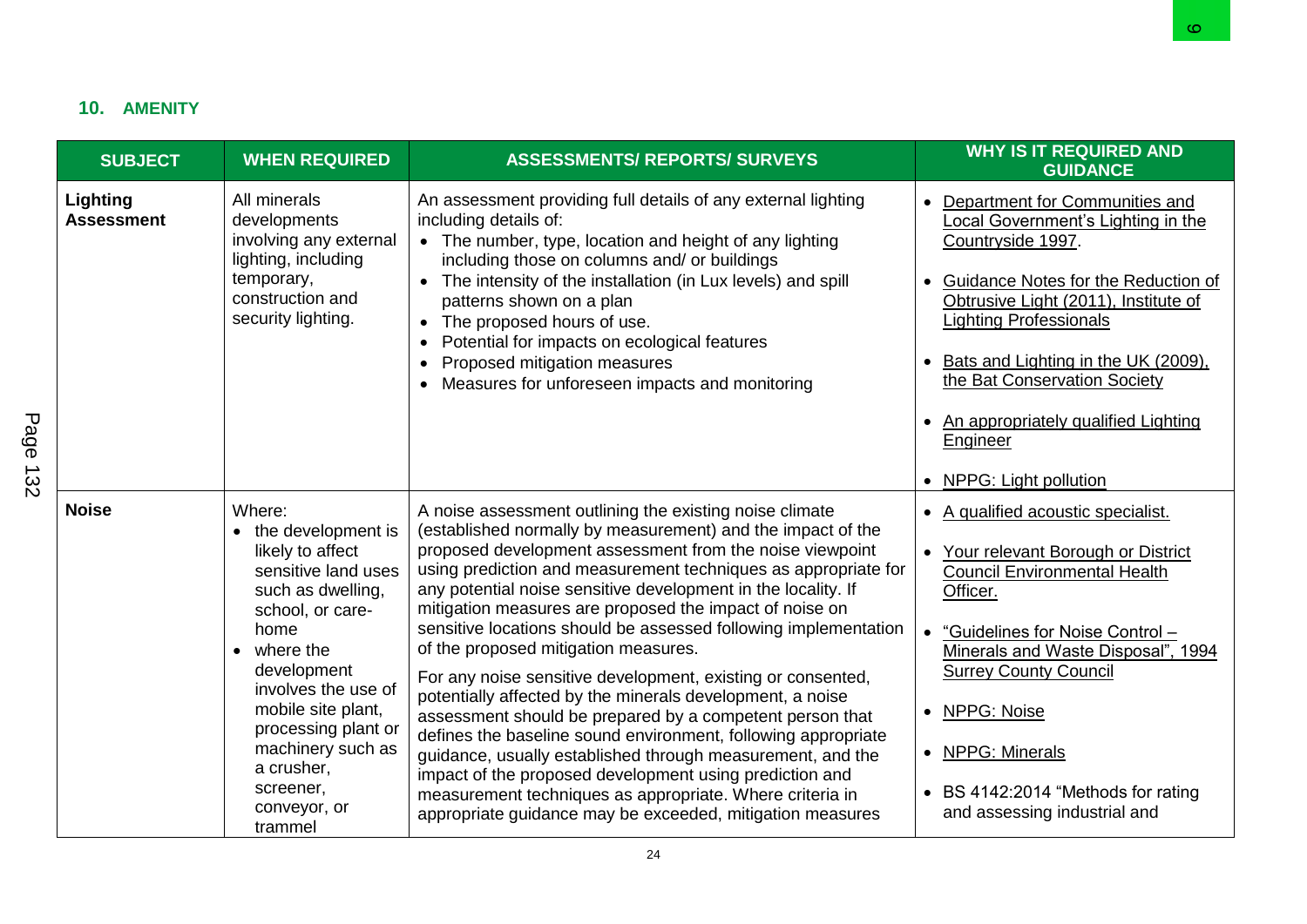| <b>SUBJECT</b>                                        | <b>WHEN REQUIRED</b>                                                                                                                                                                                                                                                                                                                                                                                                                                | <b>ASSESSMENTS/ REPORTS/ SURVEYS</b>                                           | <b>WHY IS IT REQUIRED AND</b><br><b>GUIDANCE</b>                                                                                                |
|-------------------------------------------------------|-----------------------------------------------------------------------------------------------------------------------------------------------------------------------------------------------------------------------------------------------------------------------------------------------------------------------------------------------------------------------------------------------------------------------------------------------------|--------------------------------------------------------------------------------|-------------------------------------------------------------------------------------------------------------------------------------------------|
|                                                       | • where the<br>development<br>involves<br>engineering<br>activities such as<br>earth moving,<br>bund creation or<br>soil stripping<br>$\bullet$ where the<br>development is<br>likely to affect a<br>designated<br>(international,<br>national or local)<br><b>Nature</b><br>Conservation or<br>Geological site<br>• where the<br>development is to<br>be located within<br>the Surrey Hills<br>AONB and Area of<br><b>Great Landscape</b><br>Value | should be provided such that the criteria are not exceeded.                    | commercial sound"<br>• BS 5228-1:2009+A1:2014 "Code of<br>practice for noise and vibration<br>control on construction and open<br>sites. Noise" |
| <b>High Pressure</b><br>Pipeline Search <sup>24</sup> | For all developments<br>involving excavation<br>or below ground<br>works. There are<br>special requirements<br>for safe working in<br>close proximity to a<br>high pressure pipeline                                                                                                                                                                                                                                                                | Evidence to show that a high pressure pipeline search has been<br>carried out. | • Linesearch before u dig<br>• National Grid                                                                                                    |

<sup>&</sup>lt;sup>24</sup> Pipeline operators do not have statutory powers although may have legal agreements in place on land and clearly this is a matter that has significant health and safety implications.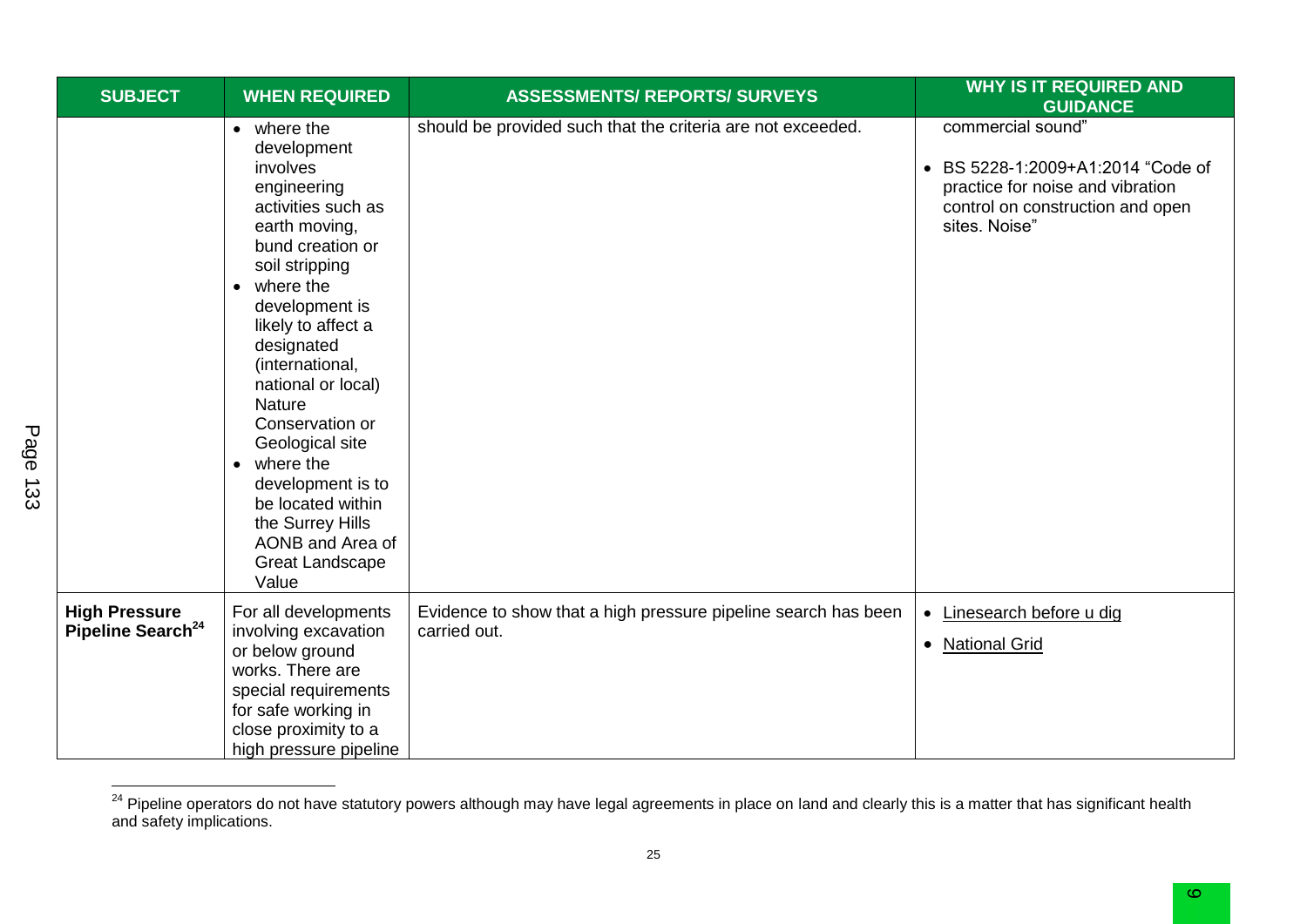|         |                                                                      |                                                                                                                                      |                                                                                                                                                                                                                                                                                                                                                                            | O.                                                                                                                                                                                                                                  |
|---------|----------------------------------------------------------------------|--------------------------------------------------------------------------------------------------------------------------------------|----------------------------------------------------------------------------------------------------------------------------------------------------------------------------------------------------------------------------------------------------------------------------------------------------------------------------------------------------------------------------|-------------------------------------------------------------------------------------------------------------------------------------------------------------------------------------------------------------------------------------|
|         | <b>SUBJECT</b>                                                       | <b>WHEN REQUIRED</b>                                                                                                                 | <b>ASSESSMENTS/ REPORTS/ SURVEYS</b>                                                                                                                                                                                                                                                                                                                                       | <b>WHY IS IT REQUIRED AND</b><br><b>GUIDANCE</b>                                                                                                                                                                                    |
|         |                                                                      | and proposed works<br>require approval from<br>a pipeline operator<br>prior to commencing.                                           |                                                                                                                                                                                                                                                                                                                                                                            |                                                                                                                                                                                                                                     |
| Page    | <b>Open Space</b><br><b>Assessment</b><br>including Rights<br>of Way | Any development<br>proposals that would<br>result in the loss of<br>open space, or have<br>implications for Public<br>Rights of Way. | An assessment of any open space or Public Rights of Way lost,<br>directly or indirectly affected by a proposed development<br>including any measures to replace or compensate for such<br>impacts and identification of any opportunities to improve<br>facilities for walkers, cyclists, horse riders. This includes any<br>right of way which is outside a site boundary | • Surrey Minerals Plan 2011 Core<br><b>Strategy DPD Policy MC14</b><br>• Surrey County Council's Countryside<br>Access Team.<br>• Rights of Way shown on Surrey's<br>Interactive Map<br>• Rights of Way Improvement Plan<br>(ROWIP) |
| ∸<br>34 |                                                                      |                                                                                                                                      |                                                                                                                                                                                                                                                                                                                                                                            | • NPPG: Open space, sports and<br>recreational facilities, public rights of<br>way and local green space                                                                                                                            |

### **11. AIRPORT SAFEGUARDING**

| <b>SUBJECT</b>                              | <b>WHEN REQUIRED</b>                                                                                                                                                                           | <b>ASSESSMENTS/ REPORTS/ SURVEYS</b>                                                                                                  | <b>WHY IS IT REQUIRED AND</b><br><b>GUIDANCE</b>                                                                                                                                                                                                      |
|---------------------------------------------|------------------------------------------------------------------------------------------------------------------------------------------------------------------------------------------------|---------------------------------------------------------------------------------------------------------------------------------------|-------------------------------------------------------------------------------------------------------------------------------------------------------------------------------------------------------------------------------------------------------|
| Airport<br>Safeguarding<br><b>Statement</b> | All applications within<br>the consultation area<br>of civil and military<br>aerodromes and<br>airstrips <sup>25</sup> and where:<br>• The proposal<br>involves landfilling<br>The development | The statement should show how the development will not<br>constitute a hazard to air traffic, with or without mitigation<br>proposed. | • Annex 2 to the Department for<br>Transport/ODPM Circular 1/2003<br>• Safeguarding Aerodromes, Technical<br>Sites and Military Explosive Storage<br>Areas' 'Potential Bird Hazards from<br>Sustainable Urban Drainage<br>Schemes (SUDS) August 2006. |

 $\overline{a}$ <sup>25</sup> including Heathrow, Gatwick, Biggin Hill, Farnborough, Fairoaks, Northolt, Odiham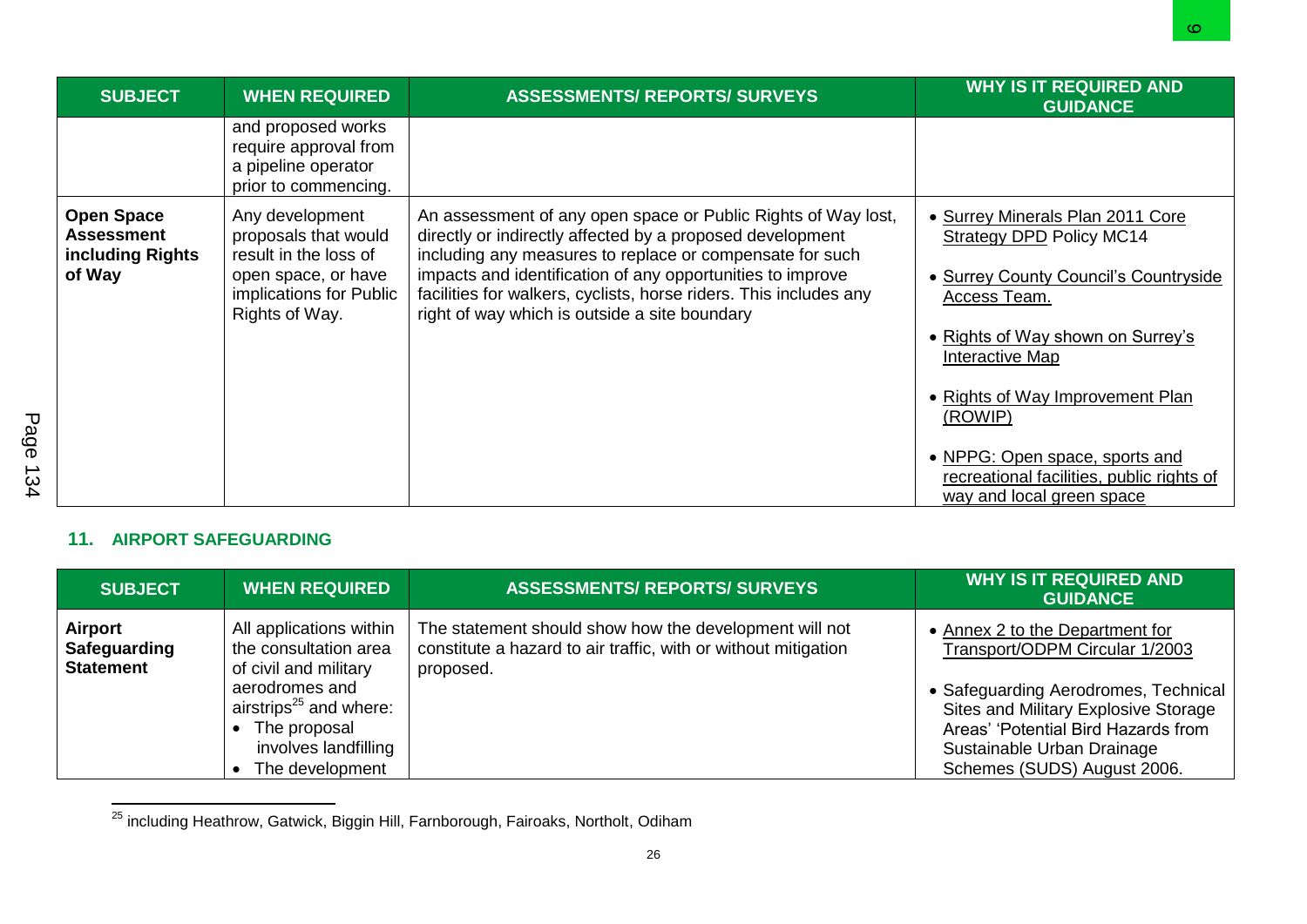| <b>SUBJECT</b> | <b>WHEN REQUIRED</b>                                                                                                                                                                                                                                                           | <b>ASSESSMENTS/ REPORTS/ SURVEYS</b> | <b>WHY IS IT REQUIRED AND</b><br><b>GUIDANCE</b>                                                                                                                                                                                                                             |
|----------------|--------------------------------------------------------------------------------------------------------------------------------------------------------------------------------------------------------------------------------------------------------------------------------|--------------------------------------|------------------------------------------------------------------------------------------------------------------------------------------------------------------------------------------------------------------------------------------------------------------------------|
|                | involves features<br>attractive to<br>hazardous birds<br>such as: amenity<br>landscaping and<br>water features,<br>this includes the<br>enhancement of<br>existing wet areas<br>or water courses<br>and buildings with<br>ledges, gantries<br>and flat roofs                   |                                      | • Guidance on civil aviation (CAA)<br>planning consultation requirements,<br><b>August 2012</b><br>• The Airport Operators Association<br>(AOA) the General Aviation<br><b>Awareness Council safeguarding of</b><br>Aerodromes Advice Notes: Advice<br>Note 1, 2, 3, 4 and 5 |
|                | Where the proposal<br>includes lighting<br>which may impact on<br>airport safety (i.e.<br>dazzling) Where a<br>proposal involves the<br>venting and flaring of<br>gas.<br>Applicants are<br>advised to discuss<br>non-official<br>safeguarding areas<br>with planning officers |                                      |                                                                                                                                                                                                                                                                              |

### **12. SUSTAINABLE DESIGN AND WASTE MANAGEMENT**

| <b>SUBJECT</b> | <b>WHEN REQUIRED</b>  | <b>ASSESSMENTS/ REPORTS/ SURVEYS</b>                           | <b>WHY IS IT REQUIRED AND</b><br><b>GUIDANCE</b> |
|----------------|-----------------------|----------------------------------------------------------------|--------------------------------------------------|
| Landfill and   | Any proposal          | Statement on the proposed capacity, amount of material         | Landfill (England and Wales)                     |
| Landraising    | involving landfilling | involved, rates of fill, type and source of material, expected | Regulations 2002.                                |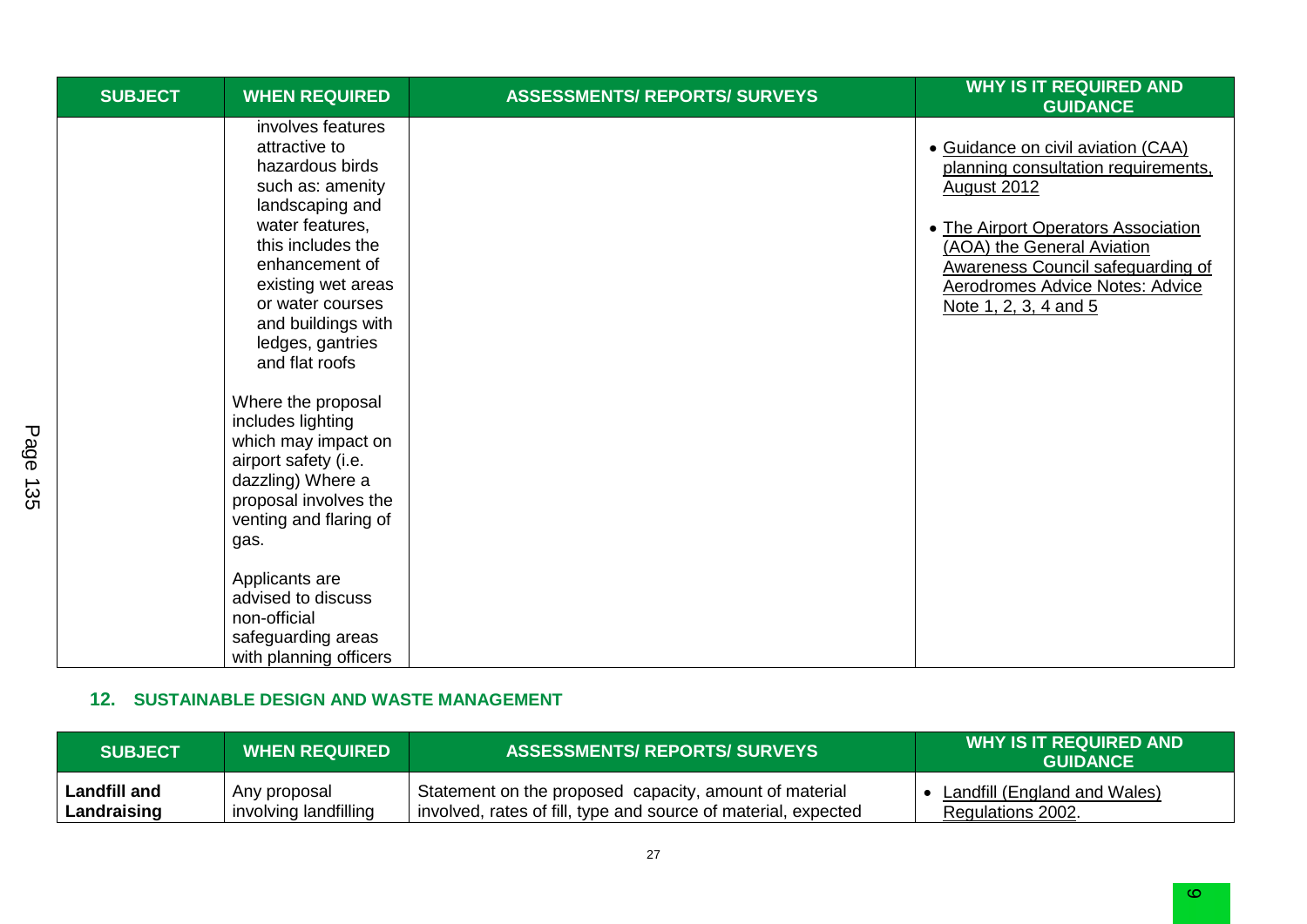|                                                                             |                                                                   |                                                                                                                                                                                                                       | O.                                                                                                                                |
|-----------------------------------------------------------------------------|-------------------------------------------------------------------|-----------------------------------------------------------------------------------------------------------------------------------------------------------------------------------------------------------------------|-----------------------------------------------------------------------------------------------------------------------------------|
| <b>SUBJECT</b>                                                              | <b>WHEN REQUIRED</b>                                              | <b>ASSESSMENTS/ REPORTS/ SURVEYS</b>                                                                                                                                                                                  | <b>WHY IS IT REQUIRED AND</b><br><b>GUIDANCE</b>                                                                                  |
| <b>Statement</b>                                                            | including reworking or<br>reclamation of former<br>mineral sites. | levels of settlement including justification thereof, and proposed<br>methods of compaction (pre and post settlement levels).<br>Demonstration that the amount of fill proposed is the minimum<br>requisite required. | <b>National Planning Policy for Waste</b><br>2014<br><b>Surrey Waste Plan 2008 Policies</b><br>WD7, WD8; and DC3<br>• NPPG: Waste |
| <b>Sustainable</b><br>Design and<br><b>Construction</b><br><b>Statement</b> | Major developments <sup>26</sup><br>(Over 1000sqm)                | Statement detailing how sustainable forms of design/<br>construction have been incorporated into the new development<br>and any proposed renewable energy technologies.                                               | Surrey Waste Plan 2008 policy CW1<br>and DC3<br>NPPG: Climate Change                                                              |
|                                                                             | <b>13. STATEMENT OF COMMUNITY INVOLVEMENT</b>                     |                                                                                                                                                                                                                       |                                                                                                                                   |
| <b>SUBJECT</b>                                                              | <b>WHEN REQUIRED</b>                                              | <b>ASSESSMENTS/ REPORTS/ SURVEYS</b>                                                                                                                                                                                  | <b>WHY IS IT REQUIRED AND</b><br><b>GUIDANCE</b>                                                                                  |

## **13.STATEMENT OF COMMUNITY INVOLVEMENT**

| <b>SUBJECT</b>                                                | <b>WHEN REQUIRED</b>                                                                                                                                                                                                                  | <b>ASSESSMENTS/ REPORTS/ SURVEYS</b>                                                                                                                                                                                                                                                                                                | <b>WHY IS IT REQUIRED AND</b><br><b>GUIDANCE</b>                                                                                                                                                                                                                                 |
|---------------------------------------------------------------|---------------------------------------------------------------------------------------------------------------------------------------------------------------------------------------------------------------------------------------|-------------------------------------------------------------------------------------------------------------------------------------------------------------------------------------------------------------------------------------------------------------------------------------------------------------------------------------|----------------------------------------------------------------------------------------------------------------------------------------------------------------------------------------------------------------------------------------------------------------------------------|
| <b>Statement of</b><br><b>Community</b><br><b>Involvement</b> | For any proposals<br>with substantial<br>community interest.<br>Any proposal where<br>this is a requirement<br>under Section 61 (w)<br>of the Localism Act<br>2011 when enacted<br>and required by the<br>Town and County<br>Planning | A Statement explaining how the applicant has complied with the<br>pre-application engagement recommendation made in Surrey<br>County Council's Statement of Community involvement.<br>Developers are encouraged to inform the community of their<br>plans to ensure that a link is established at an early stage in the<br>process. | • Surrey County Council's Statement<br>of Community Involvement.<br>• Section 61W of the Localism Act<br>2011 (when enacted)<br>• The Local Government Association,<br>British Property Federation & Others.<br>• The Ten Commitments to Effective<br>Pre-application engagement |

<sup>26</sup> As defined in the General Development Management Procedure 2015 [www.legistlation.gov.uk/uksi/2015/595/article/2/made](http://www.legistlation.gov.uk/uksi/2015/595/article/2/made) however there isn't a definition of major for use in the AONB – it is a matter for the decision maker to determine whether a proposed development in the AONB context is major development.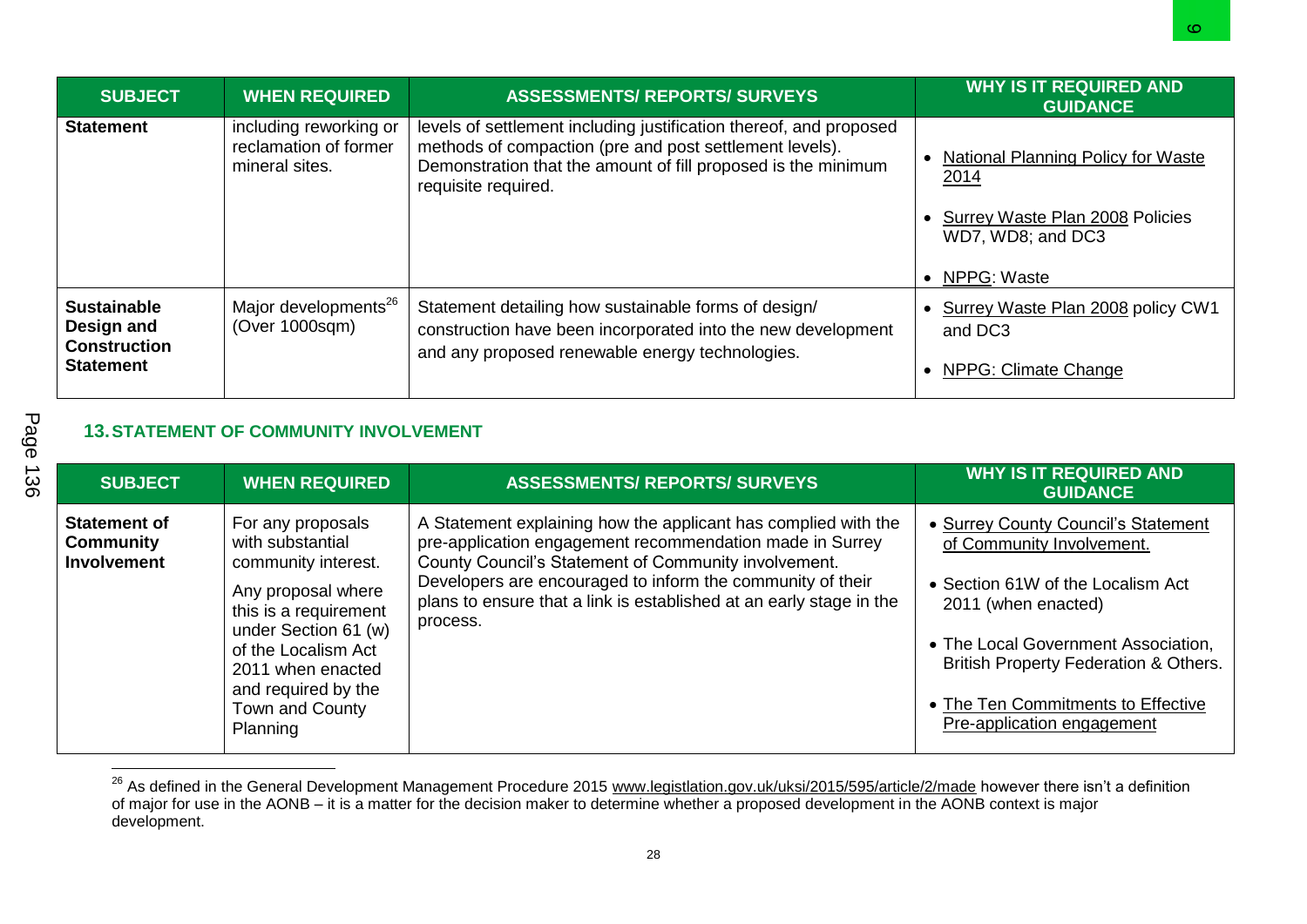| (Development)        | • NPPG: Before submitting an |
|----------------------|------------------------------|
| Management           | application                  |
| Procedure) (England) |                              |
| Order 2015           |                              |
| subsequent           |                              |
| regulations.         |                              |